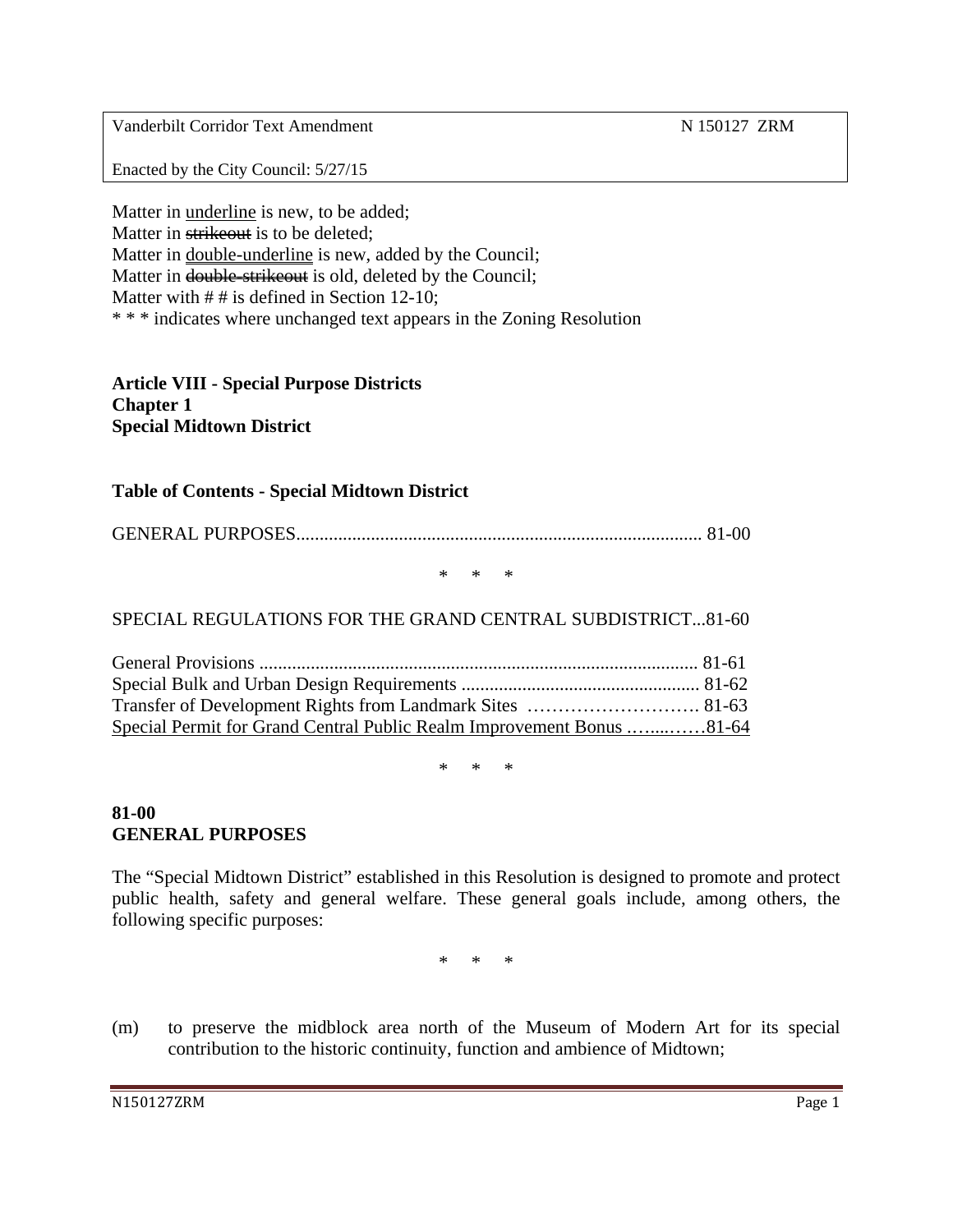- (n) to protect and strengthen the economic vitality and competitiveness of the Grand Central Subdistrict by facilitating the development of exceptional and sustainable buildings within the Vanderbilt Corridor and enabling improvements to the pedestrian and mass transit circulation network;
- (o) to ensure that development within the Vanderbilt Corridor occurs on sites that meet sound site planning criteria and therefore can accommodate additional density as appropriate;
- $(p)(\theta)(n)$  to protect and enhance the role of Grand Central Terminal as a major transportation hub within the City, to expand and enhance the pedestrian and mass transit circulation network connecting Grand Central Terminal to surrounding development, to minimize pedestrian congestion and to protect the surrounding area's special character;
- $(q)(p)(0)$  to expand the retail, entertainment and commercial character of the area around Pennsylvania Station and to enhance its role as a major transportation hub in the city;
- $(r)(q)(p)$  to provide freedom of architectural design within limits established to assure adequate access of light and air to the street, and thus to encourage more attractive and economic building forms without the need for special development permissions or "negotiated zoning"; and
- $(s)$ ( $\left(\frac{s}{r}\right)$  to promote the most desirable use of land and building development in accordance with the District Plan for Midtown and thus conserve the value of land and buildings and thereby protect the City's tax revenues.

\* \* \*

#### **81-03 District Plan**

The regulations of this Chapter are designed to implement the #Special Midtown District# Plan.

The District Plan partly consists of includes the following four three maps:

| Map <sub>1</sub> | Special Midtown District and Subdistricts                       |
|------------------|-----------------------------------------------------------------|
| Map 2            | <b>Retail and Street Wall Continuity</b>                        |
| Map 3            | Subway Station and Rail Mass Transit Facility Improvement Areas |
| Map 4            | Network of Pedestrian Circulation.                              |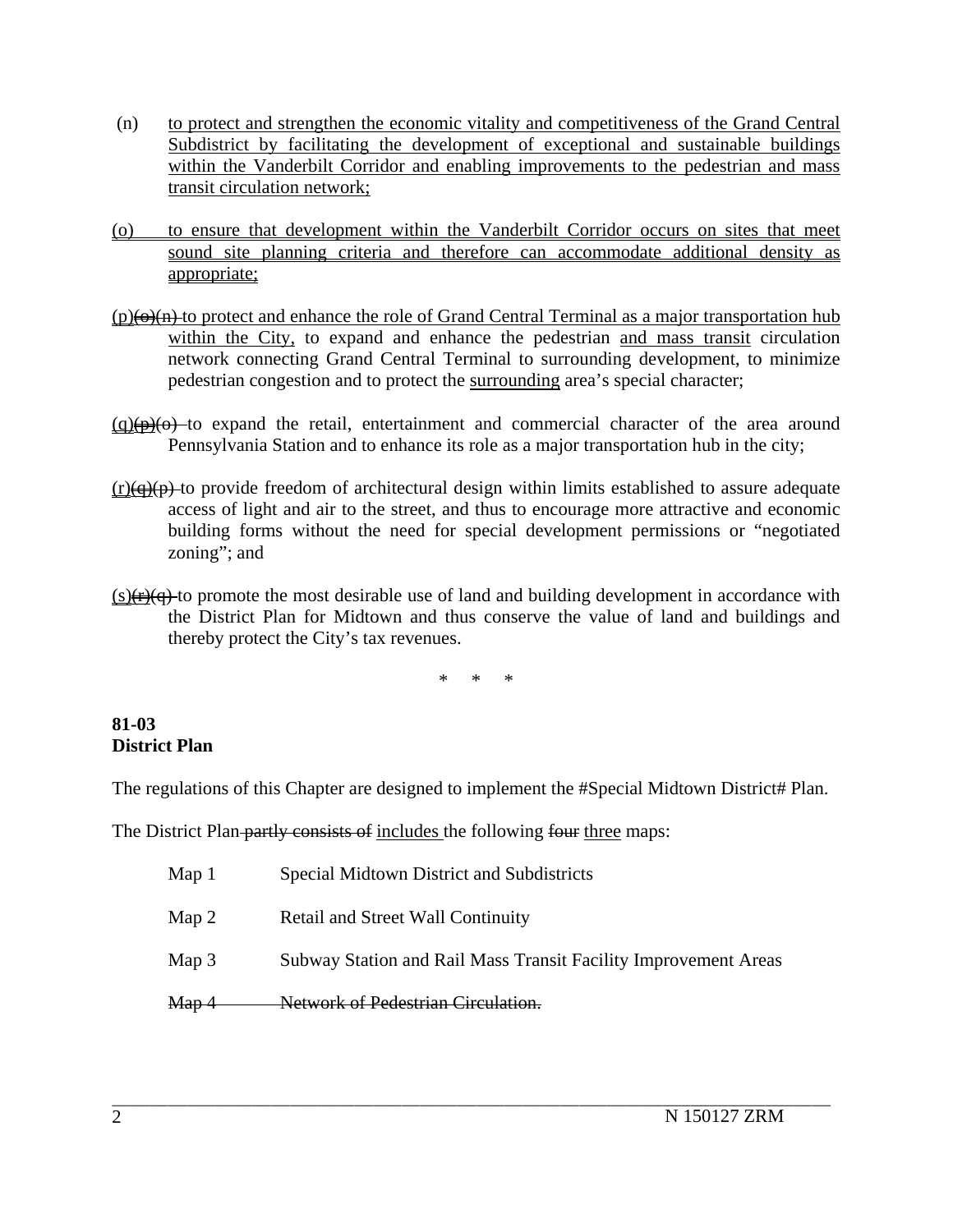The maps are located in Appendix A of this Chapter and are hereby incorporated and made a part of this Resolution. They are incorporated for the purpose of specifying locations where special regulations and requirements set forth in the text of this Chapter apply.

\* \* \*

**81-20 BULK REGULATIONS**

\* \* \*

# **81-211 Maximum floor area ratio for non-residential or mixed buildings**

- (a) For #non-residential buildings# or #mixed buildings#, the basic maximum #floor area ratios# of the underlying districts shall apply as set forth in this Section.
- (b) In the #Special Midtown District#, the basic maximum #floor area ratio# on any #zoning lot# may be increased by bonuses or other #floor area# allowances only in accordance with the provisions of this Chapter, and the maximum #floor area ratio# with such additional #floor area# allowances shall in no event exceed the amount set forth for each underlying district in the following table:

#### MAXIMUM FLOOR AREA ALLOWANCES FOR SPECIFIED FEATURES AND MAXIMUM FLOOR AREA RATIOS BY DISTRICTS

| Means for Achieving<br><b>Permitted FAR Levels</b> |                                                                      |                                                           |                                      | Maximum #Floor Area Ratio# (FAR) |                               |              |                  |
|----------------------------------------------------|----------------------------------------------------------------------|-----------------------------------------------------------|--------------------------------------|----------------------------------|-------------------------------|--------------|------------------|
| on a #Zoning Lot#                                  | <b>Grand Central</b><br><b>Outside the Grand Central Subdistrict</b> |                                                           |                                      |                                  |                               |              | Subdistrict      |
|                                                    | C5P                                                                  | C <sub>6</sub> -4 C <sub>6</sub> -<br>5 M <sub>1</sub> -6 | $C5-2.5C6$<br>4.5 C6-5.5<br>$C6-6.5$ | $C6-7T$                          | $C_{5-3}$<br>$C6-6$<br>$C6-7$ | $C5-$<br>2.5 | $C5-3$<br>$C6-6$ |

 $\mathcal{L}_\text{max}$ 

#### A. Basic Maximum FAR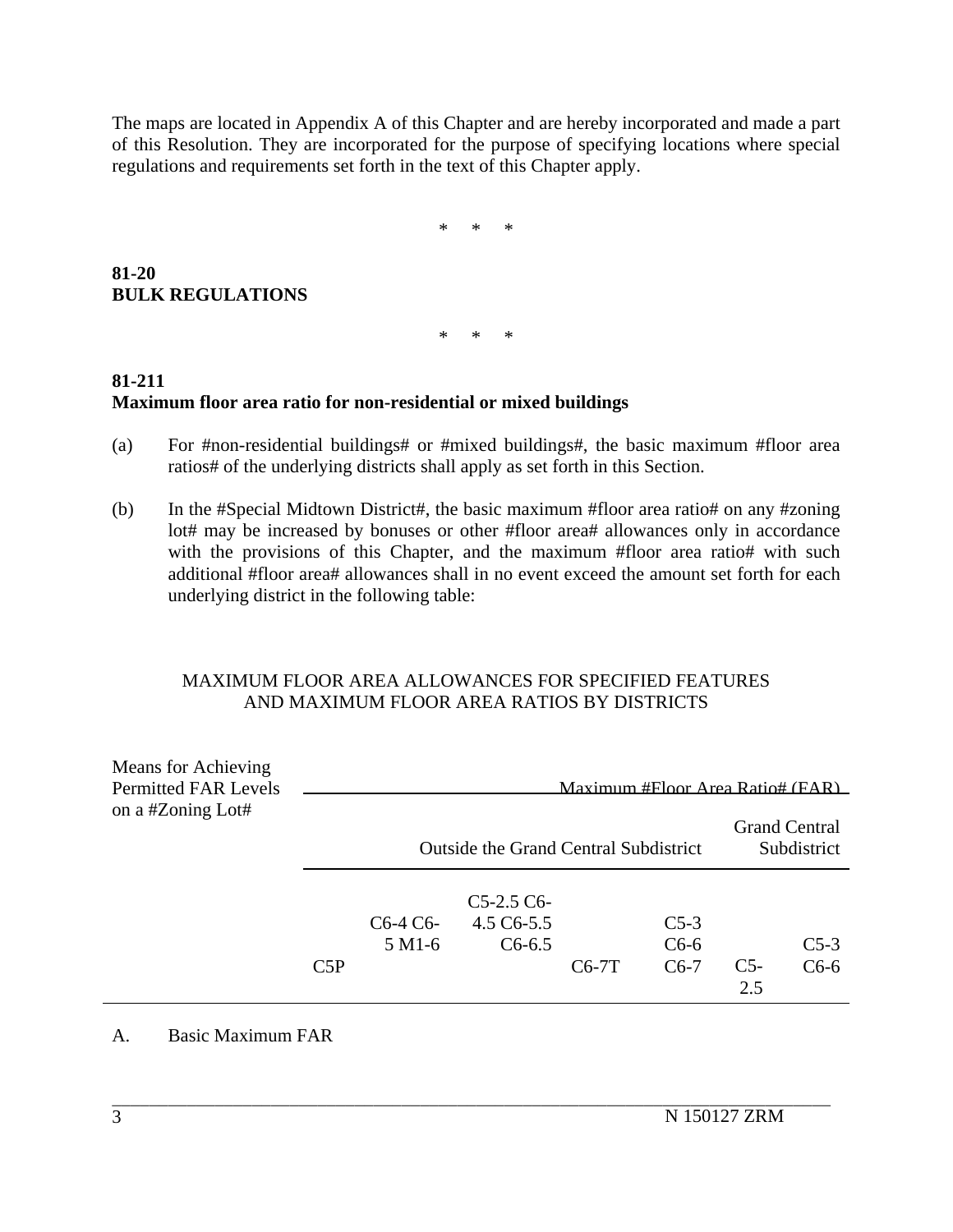|           |                                                                                                                                                 | 8.0 | 10.0           | 12.0         | 14.0           | 15.0    | 12.0 | 15.0 |
|-----------|-------------------------------------------------------------------------------------------------------------------------------------------------|-----|----------------|--------------|----------------|---------|------|------|
| <b>B.</b> | Maximum As-of-Right #Floor Area# Allowances: (District-wide Incentives), #Public<br>plazas# (Section 81-23)                                     |     |                |              |                |         |      |      |
|           |                                                                                                                                                 |     | $1.0^{1,2}$    | $1.0^{1,3}$  | $\overline{a}$ | $1.0^2$ |      |      |
| C.        | Maximum Total FAR with As-of-Right Incentives                                                                                                   |     |                |              |                |         |      |      |
|           |                                                                                                                                                 | 8.0 | $11.0^{1,2,8}$ | $13.0^{1,3}$ | 14.0           | 16.0    | 12.0 | 15.0 |
| D.        | Maximum Special Permit #Floor Area# Allowances: (District-wide Incentives), Subway<br>station improvements (Section 74-634)                     |     |                |              |                |         |      |      |
|           |                                                                                                                                                 |     | $2.0^{1,7}$    | $2.4^{1}$    |                | 3.0     | 2.4  | 3.0  |
| Ε.        | Maximum Total FAR with District-wide and As-of-Right Incentives                                                                                 |     |                |              |                |         |      |      |
|           |                                                                                                                                                 | 8.0 | 12.0           | 14.4         | 14.0           | 18.0    | 14.4 | 18.0 |
| F.        | Maximum Special Permit #Floor Area# Allowances in Penn Center Subdistrict: Mass<br>Transit Facility Improvement (Section 74-634)                |     |                |              |                |         |      |      |
|           |                                                                                                                                                 |     | 2.0            |              |                | 3.0     |      |      |
| G.        | Maximum Total FAR with As-of-Right, District-wide and Penn Center Subdistrict<br>Incentives                                                     |     |                |              |                |         |      |      |
|           |                                                                                                                                                 |     | 12.0           |              |                | 18.0    |      |      |
| H.        | Maximum As-of-Right #Floor Area# Allowances in Theater Subdistrict:                                                                             |     |                |              |                |         |      |      |
|           | Development rights (FAR) of a "granting site" (Section 81-744)                                                                                  |     |                |              |                |         |      |      |
|           |                                                                                                                                                 |     | 10.0           | 12.0         | 14.0           | 15.0    |      |      |
|           | Maximum amount of transferable development rights (FAR) from "granting sites" that<br>may be utilized on a "receiving site" (Section 81-744(a)) |     |                |              |                |         |      |      |
|           |                                                                                                                                                 |     | 2.0            | 2.4          | 2.8            | 3.0     |      |      |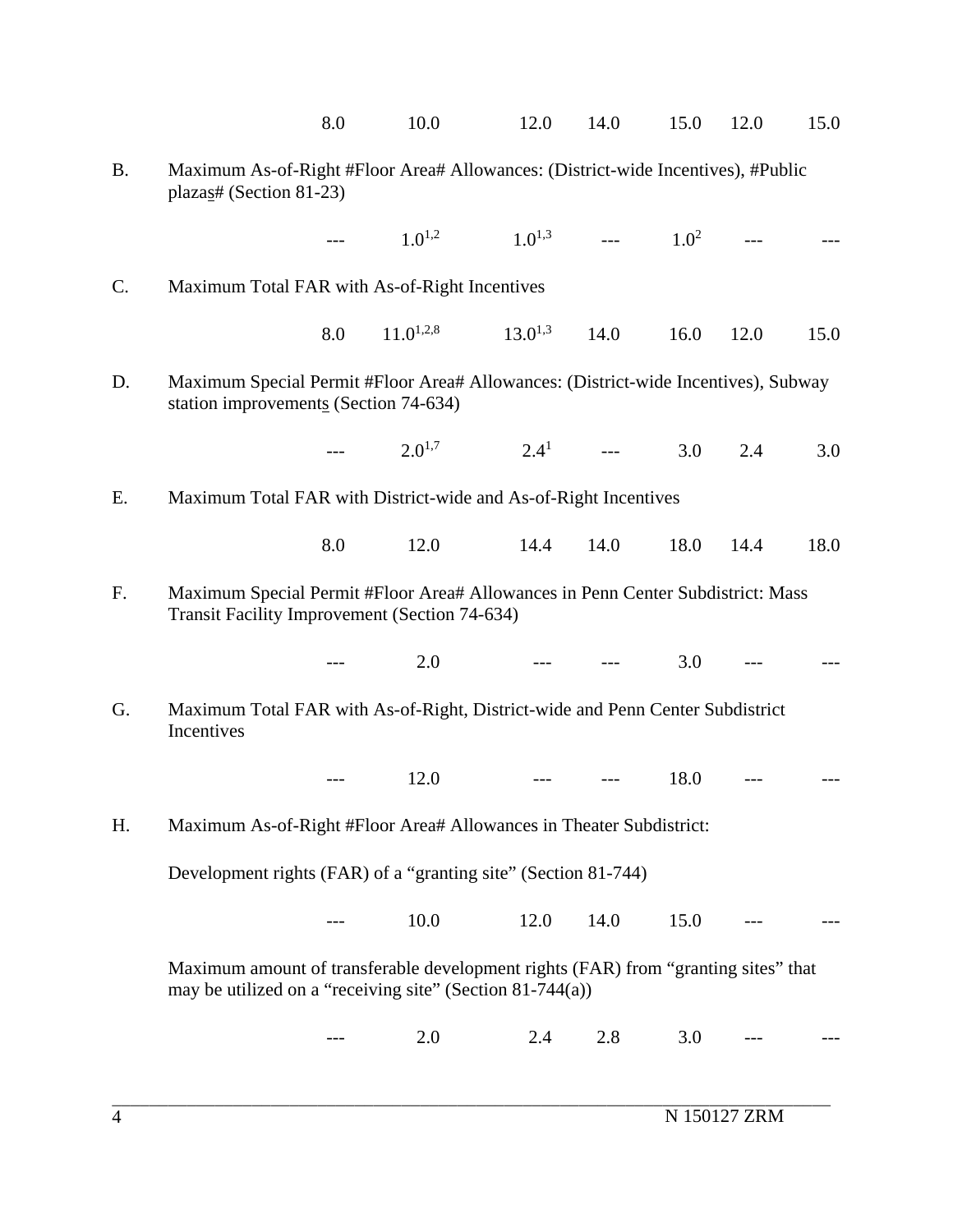|    | Inclusionary Housing (Sections 23-90 and 81-22)                                                                |     |           |                         |      |      |      |      |
|----|----------------------------------------------------------------------------------------------------------------|-----|-----------|-------------------------|------|------|------|------|
|    |                                                                                                                |     | $2.0^4$   | $---$                   |      |      |      |      |
| I. | Maximum Total FAR with As-of-Right #Floor Area# Allowances in Theater Subdistrict                              |     |           |                         |      |      |      |      |
|    |                                                                                                                |     | 12.0      | 14.4                    | 16.8 | 18.0 |      |      |
| J. | Maximum #Floor Area# Allowances by Authorization in Eighth Avenue Corridor<br>(Section $81-744(b)$ )           |     |           |                         |      |      |      |      |
|    |                                                                                                                |     | 2.4       | and the contract of the |      |      |      |      |
| Κ. | Maximum Total FAR with As-of-Right and Theater Subdistrict Authorizations                                      |     |           |                         |      |      |      |      |
|    |                                                                                                                |     | 14.4      | 14.4                    | 16.8 | 18.0 |      |      |
| L. | Maximum Special Permit #Floor Area# Allowances in Theater Subdistrict:                                         |     |           |                         |      |      |      |      |
|    | Rehabilitation of "listed theaters" (Section 81-745)                                                           |     |           |                         |      |      |      |      |
|    |                                                                                                                |     | 4.4       | 2.4                     | 2.8  | 3.0  |      |      |
| M. | Maximum Total FAR with Theater Subdistrict, District-wide and As-of-Right Incentives                           |     |           |                         |      |      |      |      |
|    |                                                                                                                | 8.0 | 14.4 14.4 |                         | 16.8 | 18.0 |      |      |
| N. | Maximum FAR of Lots Involving Landmarks:                                                                       |     |           |                         |      |      |      |      |
|    | Maximum FAR of a lot containing non-bonusable landmark (Section 74-711 or as-of-<br>right)                     |     |           |                         |      |      |      |      |
|    |                                                                                                                | 8.0 | 10.0      | 12.0                    | 14.0 | 15.0 | 12.0 | 15.0 |
|    | Development rights (FAR) of a landmark lot for transfer purposes (Section 74-79)                               |     |           |                         |      |      |      |      |
|    |                                                                                                                | 8.0 | 10.0      | $13.0^5$                | 14.0 | 16.0 | 12.0 | 15.0 |
|    | Maximum amount of transferable development rights (FAR) from landmark #zoning lot#<br>that may be utilized on: |     |           |                         |      |      |      |      |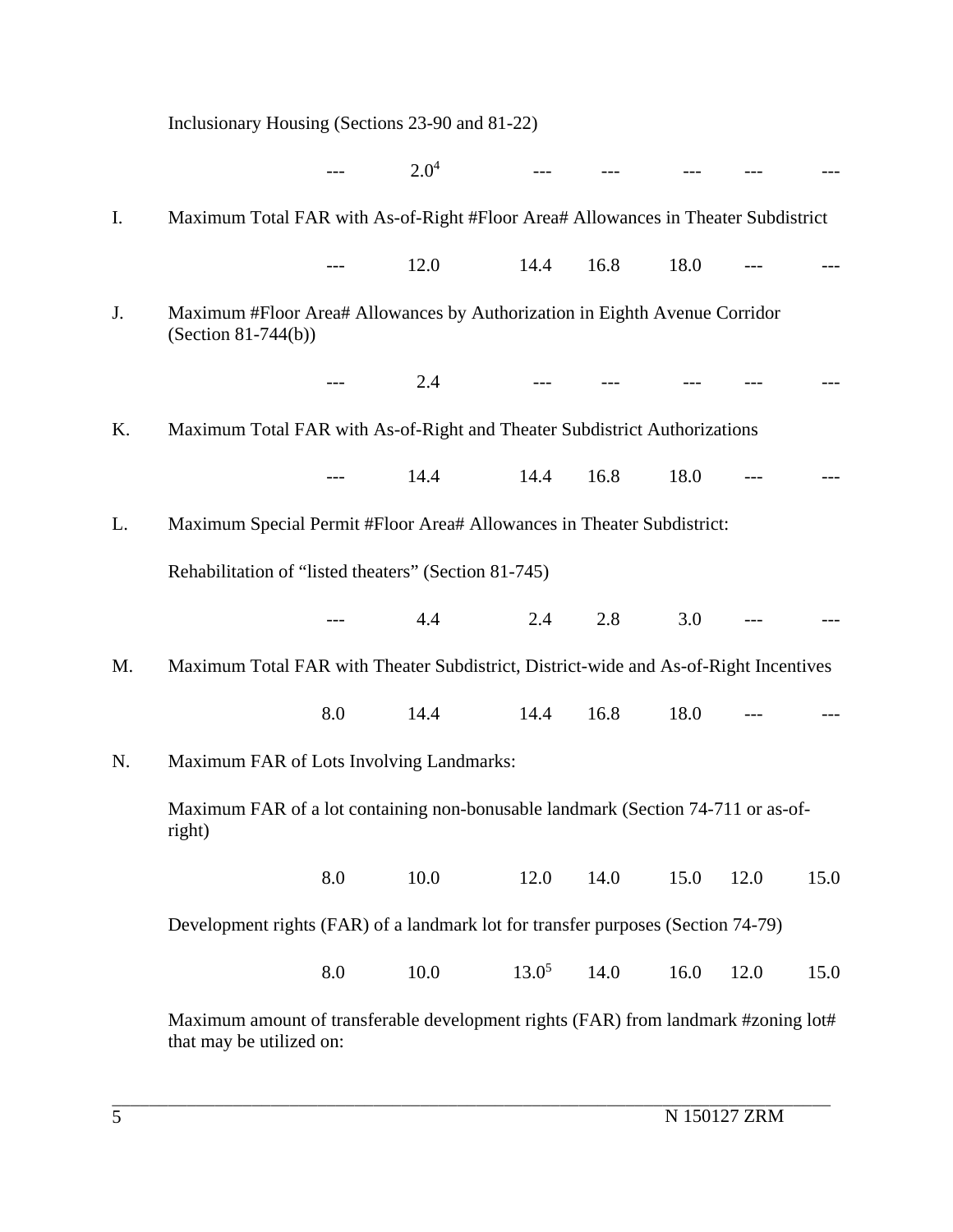|                  |            |                                          | 1.6                                | 2.0                                                                                                                                                                    | 2.4  | N <sub>o</sub><br>Limit | N <sub>o</sub><br>Limit | 2.4  | N <sub>o</sub><br>Limit  |
|------------------|------------|------------------------------------------|------------------------------------|------------------------------------------------------------------------------------------------------------------------------------------------------------------------|------|-------------------------|-------------------------|------|--------------------------|
|                  | (b)        |                                          | a "receiving lot" (Section 81-634) |                                                                                                                                                                        |      |                         |                         |      |                          |
|                  |            |                                          |                                    |                                                                                                                                                                        |      |                         |                         | 1.0  | 1.0                      |
|                  | (c)        |                                          | a "receiving lot" (Section 81-635) |                                                                                                                                                                        |      |                         |                         |      |                          |
|                  |            |                                          |                                    |                                                                                                                                                                        |      |                         |                         | 9.6  | 6.6                      |
|                  | (d)        |                                          |                                    | a "receiving lot" located within the Vanderbilt Corridor (Section 81-635)                                                                                              |      |                         |                         |      |                          |
|                  |            |                                          |                                    |                                                                                                                                                                        |      |                         |                         |      | 15.0                     |
| О.               |            | <b>Improvement Bonus (Section 81-64)</b> |                                    | Maximum #Floor Area# Allowances by Special Permit for Grand Central Public Realm                                                                                       |      |                         |                         |      |                          |
|                  |            |                                          |                                    |                                                                                                                                                                        |      |                         |                         |      | 15.0                     |
| <del>O.</del> P. | Incentives |                                          |                                    | Maximum Total FAR of a Lot with Transferred Development Rights from Landmark<br>#Zoning Lot#, Theater Subdistrict Incentives, District-wide Incentives and As-of-Right |      |                         |                         |      |                          |
|                  |            |                                          | 9.6                                | 14.4                                                                                                                                                                   | 14.4 | N <sub>o</sub><br>Limit | N <sub>o</sub><br>Limit | 21.6 | No <sup>6</sup><br>Limit |
| $\mathbf{1}$     |            |                                          |                                    | Not available for #zoning lots# located wholly within Theater Subdistrict Core                                                                                         |      |                         |                         |      |                          |
| 2                |            |                                          |                                    | Not available within the Eighth Avenue Corridor                                                                                                                        |      |                         |                         |      |                          |
|                  |            |                                          |                                    |                                                                                                                                                                        |      |                         |                         |      |                          |

3 Not available within 100 feet of a #wide street# in C5-2.5 Districts

(a) an "adjacent lot" (Section 74-79)

- 4 Applicable only within that portion of the Theater Subdistrict also located within the #Special Clinton District#
- 5 12.0 in portion of C6-5.5 District within the Theater Subdistrict Core

1

2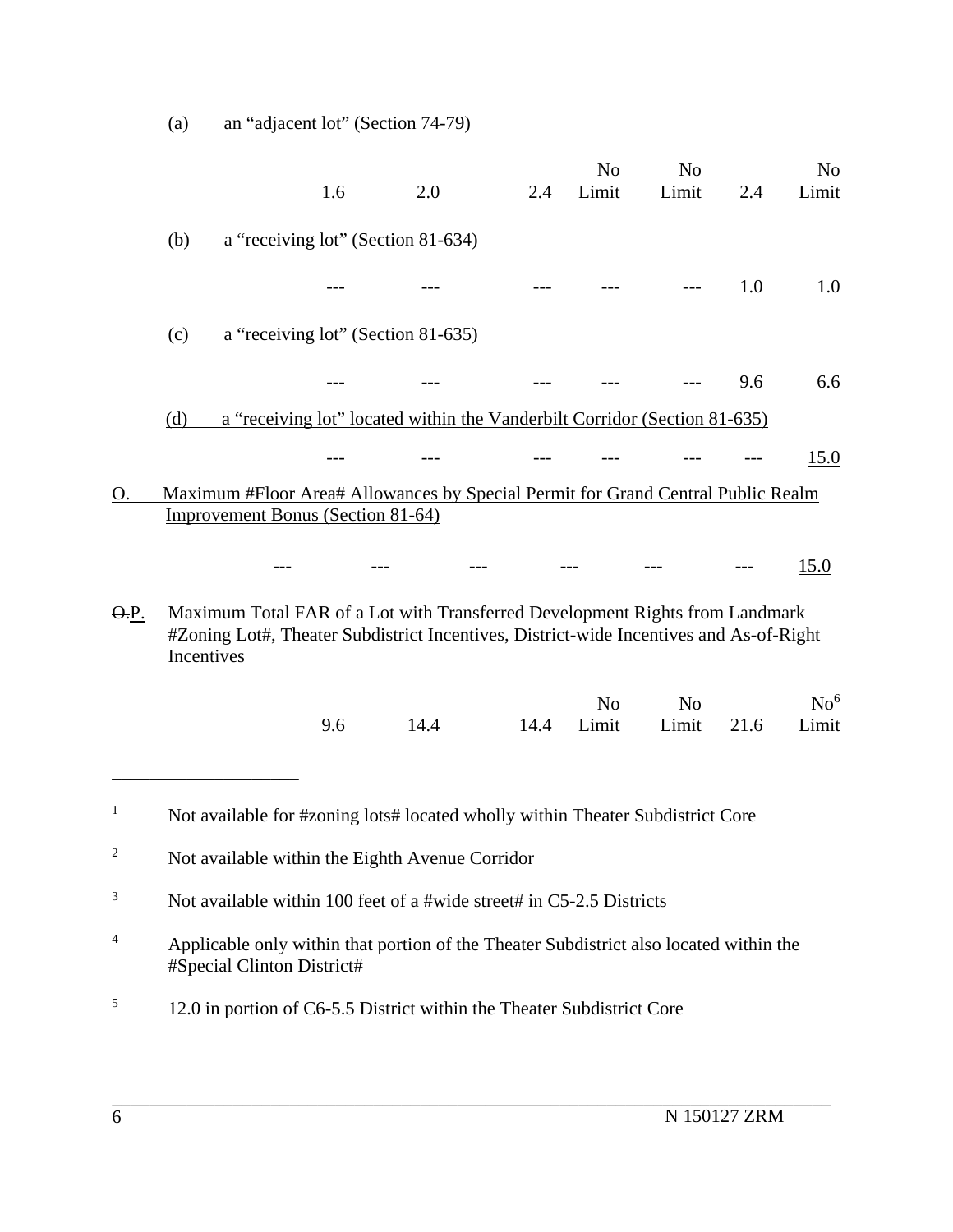- 6 Limited to 21.6 FAR on a "receiving lot" pursuant to Section 81-635 in the Grand Central Subdistrict, and limited to 30.0 FAR on a #zoning lot# located within the Vanderbilt Corridor, pursuant to Sections 81-635 or 81-64 in the Grand Central Subdistrict
- 7 Not available on west side of Eighth Avenue within the Eighth Avenue Corridor
- 8 12.0 for #zoning lots# with full #block# frontage on Seventh Avenue and frontage on West 34th Street, pursuant to Section 81-542 (Retention of floor area bonus for plazas or other public amenities)

\* \* \*

# **81-213 Special provisions for transfer of development rights from listed theaters within the Special Clinton District**

\* \* \*

#### **81-214 Special provisions within the Vanderbilt Corridor in the Grand Central Subdistrict**

For #developments# or #enlargements# on #zoning lots# located within the Vanderbilt Corridor, as shown on Map 1 (Special Midtown District and Subdistricts) in Appendix A of this Chapter, additional #floor area# may be permitted by the City Planning Commission pursuant to Section 81-635 (Transfer of development rights by special permit) or Section 81-64 (Special Permit for Grand Central Public Realm Improvement Bonus), or any combination thereof, up to the maximum permitted #floor area# set forth in the table in Section 81-211 (Maximum floor area ratio for non-residential or mixed buildings), respectively. In no event shall the total #floor area ratio# of the #zoning lot# resulting from such proposed #development# or #enlargement# exceed 30.0.

\* \* \*

## **81-254 Special permit for height and setback modifications**

In the #Special Midtown District#, the City Planning Commission may modify the special height and setback regulations set forth in this Chapter only in accordance with the following provisions:

 $\mathcal{L}_\text{max}$ 

Section 74-711 (Landmark preservation in all districts) as modified by the provisions of Sections 81-266 or 81-277 (Special permit for height and setback modifications)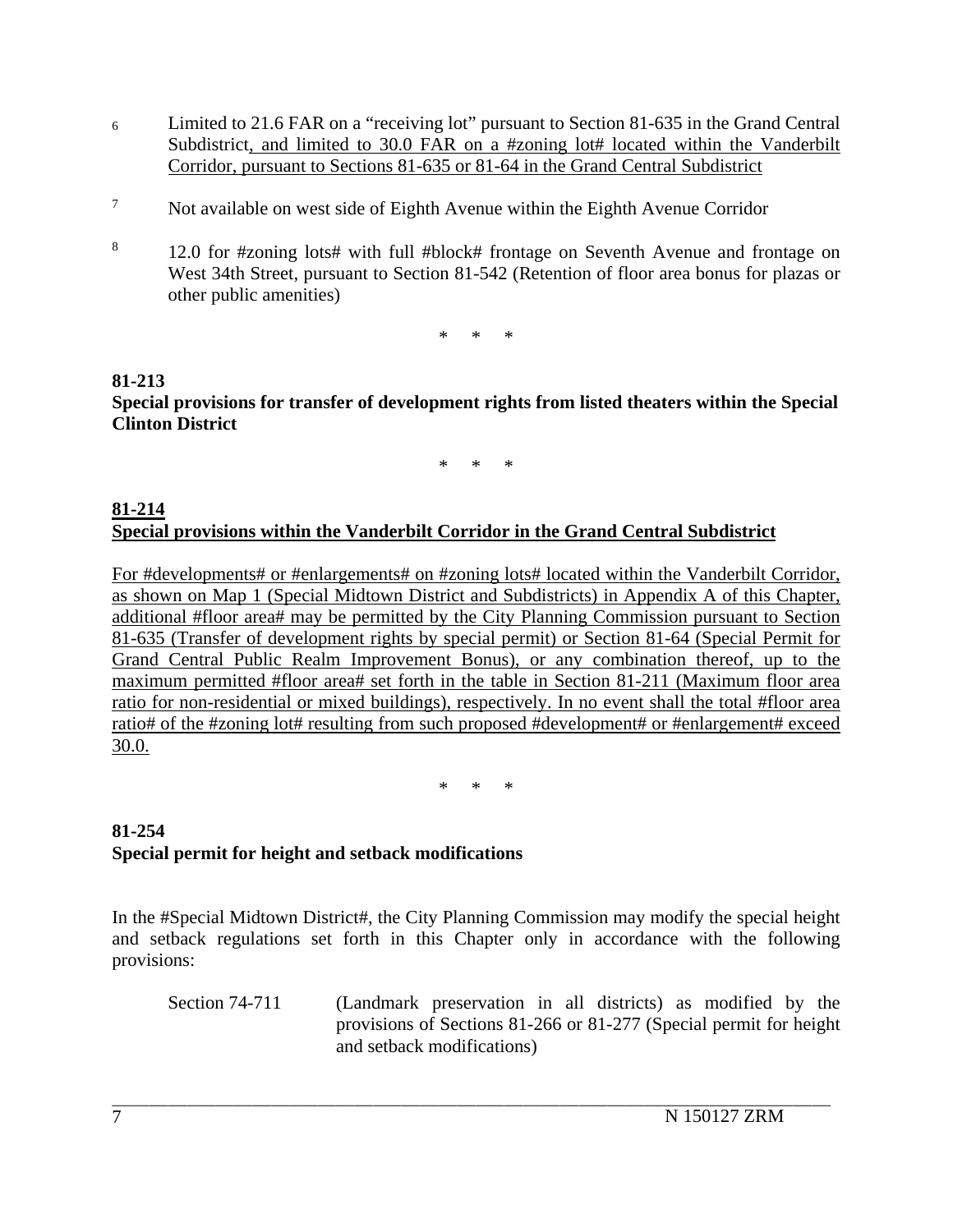| Section 74-79    | (Transfer of Development Rights from Landmark Sites) where<br>development rights are transferred from a landmark site to an<br>adjacent lot in a C5-3, C6-6 or C6-7 District, as modified by<br>Section 81-212, and the total #floor area# on the adjacent lot<br>resulting from such transfer exceeds the basic maximum #floor<br>area ratio# by more than 20 percent. In such cases, the granting of<br>a special permit by the Commission for height and setback<br>modifications shall be in accordance with the provisions of<br>Sections 81-266 or 81-277 |
|------------------|-----------------------------------------------------------------------------------------------------------------------------------------------------------------------------------------------------------------------------------------------------------------------------------------------------------------------------------------------------------------------------------------------------------------------------------------------------------------------------------------------------------------------------------------------------------------|
| Section 81-066   | (Special permit modifications of Section 81-254, Section 81-40)<br>and certain Sections of Article VII, Chapter 7)                                                                                                                                                                                                                                                                                                                                                                                                                                              |
| Section $81-635$ | (Transfer of development rights by special permit).                                                                                                                                                                                                                                                                                                                                                                                                                                                                                                             |
| Section 81-64    | (Special Permit for Grand Central Public Realm Improvement)<br>Bonus).                                                                                                                                                                                                                                                                                                                                                                                                                                                                                          |

\* \* \*

# **81-60 SPECIAL REGULATIONS FOR THE GRAND CENTRAL SUBDISTRICT**

## **81-61 General Provisions**

In order to preserve and protect the character of the Grand Central Subdistrict, as well as to expand and enhance the Subdistrict's extensive pedestrian and mass transit circulation network, and to facilitate the development of exceptional and sustainable buildings within the Vanderbilt Corridor, special regulations are set forth in Section 81-60 (SPECIAL REGULATIONS FOR THE GRAND CENTRAL SUBDISTRICT), inclusive, governing urban design and streetscape relationships, the transfer of development rights from landmarks, and the improvement of the surface and subsurface pedestrian and mass transit circulation network.

The regulations of Sections 81-60 (SPECIAL REGULATIONS FOR THE GRAND CENTRAL SUBDISTRICT) are applicable only in the Grand Central Subdistrict, the boundaries of which are shown on Map 1 (Special Midtown District and Subdistricts) in Appendix A. These regulations supplement or modify the provisions of this Chapter applying generally to the #Special Midtown District#, of which this Subdistrict is a part.

As stated set forth in Section 81-212 (Special provisions for transfer of development rights from landmark sites), transfer of development rights from landmark sites may be allowed pursuant to Section 81-63 (Transfer of Development Rights from Landmark Sites).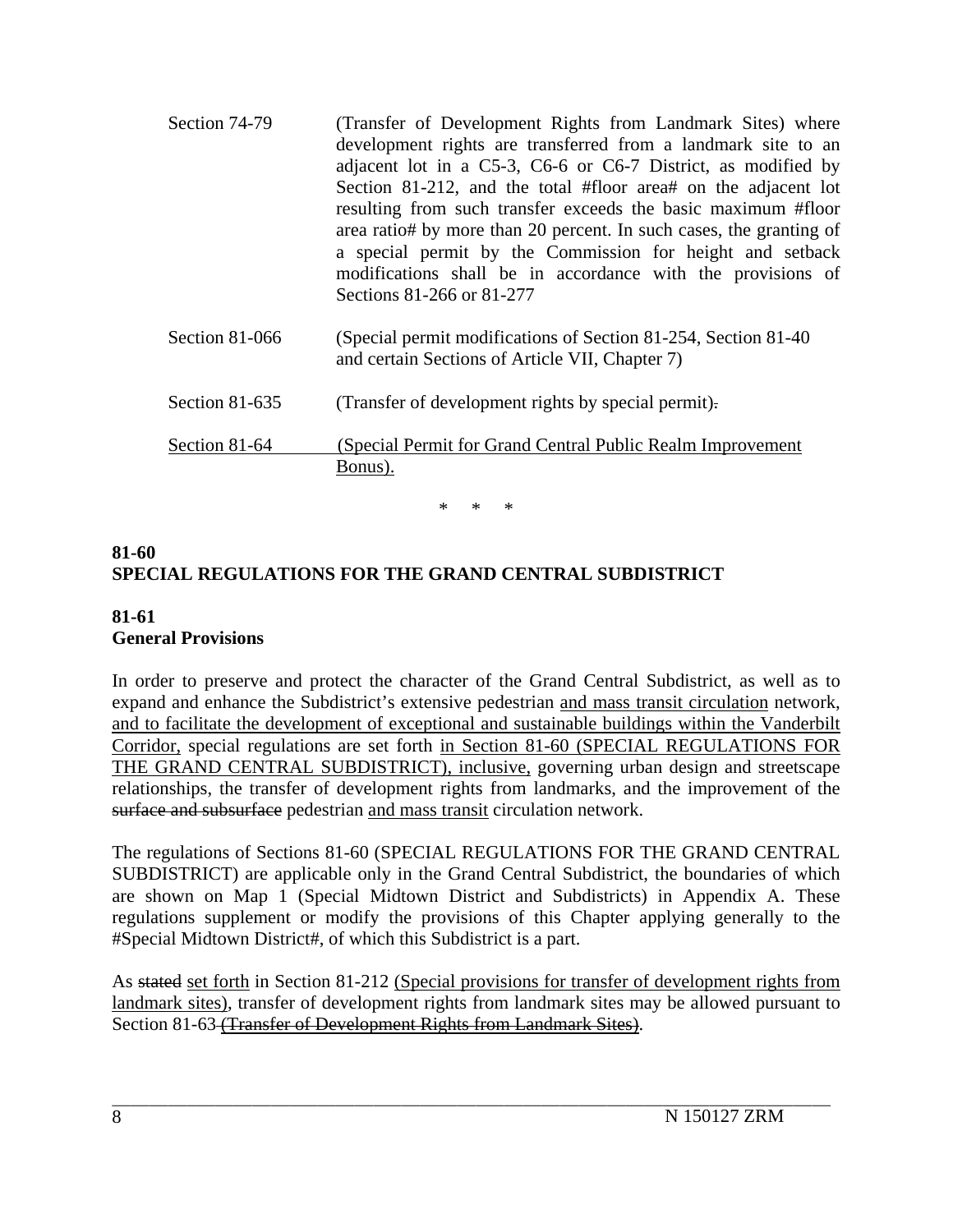The provisions of Section 81-23 (Floor Area Bonus for Public Plazas) are inapplicable to any #zoning lot#, any portion of which is located within the Grand Central Subdistrict.

Where the #lot line# of a #zoning lot# coincides with the boundary of the public place located at the southerly prolongation of Vanderbilt Avenue between East 42nd Street and East 43nd Street, such #lot line# shall be considered to be a #street line# for the purposes of applying the #use#, #bulk# and urban design regulations of this Chapter.

## **81-611 Special use provisions**

- (a) Except as provided in paragraph (b) of this Section,  $\frac{W}{W}$  within the Vanderbilt Corridor, as shown on Map 1 (Special Midtown District and Subdistricts) in Appendix A of this Chapter, the #development# of a #building# containing a #transient hotel#, as listed in Use Group 5, or the #conversion# or change of #use# within an existing #building# to a #transient hotel#, shall only be allowed by special permit of the City Planning Commission, pursuant to Section 81-65.
- (b) In the event a casualty damages or destroys a #building# within the Vanderbilt Corridor, that was used as a #transient hotel# as of May 27, 2015, to an extent greater than the limits set forth in Section 52-53 (Buildings or Other Structures in All Districts), such #building# may be reconstructed and used as a #transient hotel# without obtaining a special permit, provided the #floor area# of such reconstructed #building# does not exceed the underlying district #floor area ratio# regulations.

\* \* \*

# **81-625 Pedestrian circulation space requirements**

Any #development# or #enlargement# within the Grand Central Subdistrict shall be subject to the provisions of Sections 81-45 (Pedestrian Circulation Space), 81-46 (Off-street Relocation or Renovation of a Subway Stair) and 81-48 (Off-street Improvement of Access to Rail Mass Transit Facility), except that:

- (a) no arcade shall be allowed within the Subdistrict; and
- (b) within the Subdistrict, a sidewalk widening may be provided only for a #building# occupying an Avenue frontage, provided that such sidewalk widening extends for the length of the full #block# front; and
- (c) for #developments# or #enlargements# on #zoning lots# located within the Vanderbilt Corridor, as shown on Map 1 (Special Midtown District and Subdistricts) in Appendix A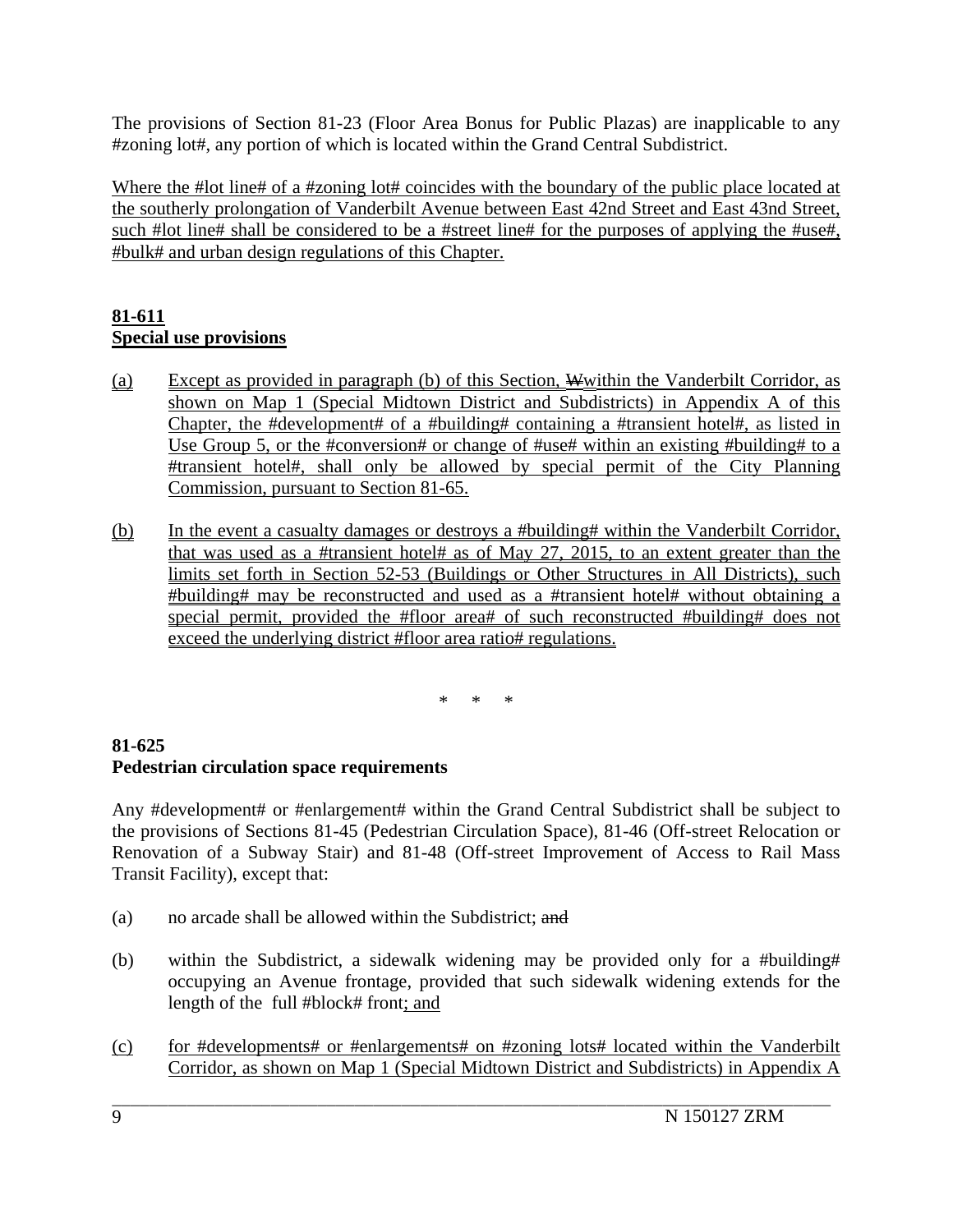of this Chapter, up to a maximum of 3,000 square feet of on-site improvements to the public realm provided in accordance with a special permit pursuant to Section 81-635 (Transfer of development rights by special permit) or Section 81-64 (Special Permit for Grand Central Public Realm Improvement Bonus) may be applied toward the pedestrian circulation space requirement.

## **81-626 Retail continuity requirements**

For #developments# or #enlargements# on #zoning lots# located within the Vanderbilt Corridor, as shown on Map 1 (Special Midtown District and Subdistricts) in Appendix A of this Chapter, where a #building# fronts upon a designated retail #street#, as shown on Map 2 (Retail & Street Wall Continuity), any portion of such #building's# ground floor level frontage along such designated retail #street# allocated to above- or below-grade public realm improvements provided in accordance with a special permit pursuant to Section 81-635 (Transfer of development rights by special permit) or Section 81-64 (Special Permit for Grand Central Public Realm Improvement Bonus) shall be excluded from the retail continuity requirements of Section 81-42 (Retail Continuity along Designated Streets).

## **81-63 Transfer of Development Rights from Landmark Sites**

\* \* \*

## **81-631 Requirements for application**

In addition to the land use review application requirements, an application filed with the City Planning Commission for certification pursuant to Section 81-634 (Transfer of development rights by certification) or special permit pursuant to Section 81-635 (Transfer of development rights by special permit) shall be made jointly by the owners of the "granting lot" and "receiving lot" and shall include:

- (a) site plan and zoning calculations for the "granting lot" and "receiving lot";
- (b) a program for the continuing maintenance of the landmark;
- (c) a report from the Landmarks Preservation Commission concerning the continuing maintenance program of the landmark and, for those "receiving" sites in the immediate vicinity of the landmark, a report concerning the harmonious relationship of the #development# or #enlargement# to the landmark;
- (d) for #developments# or #enlargements# pursuant to Section 81-635, a plan of  $\theta$ the any required pedestrian network improvement; and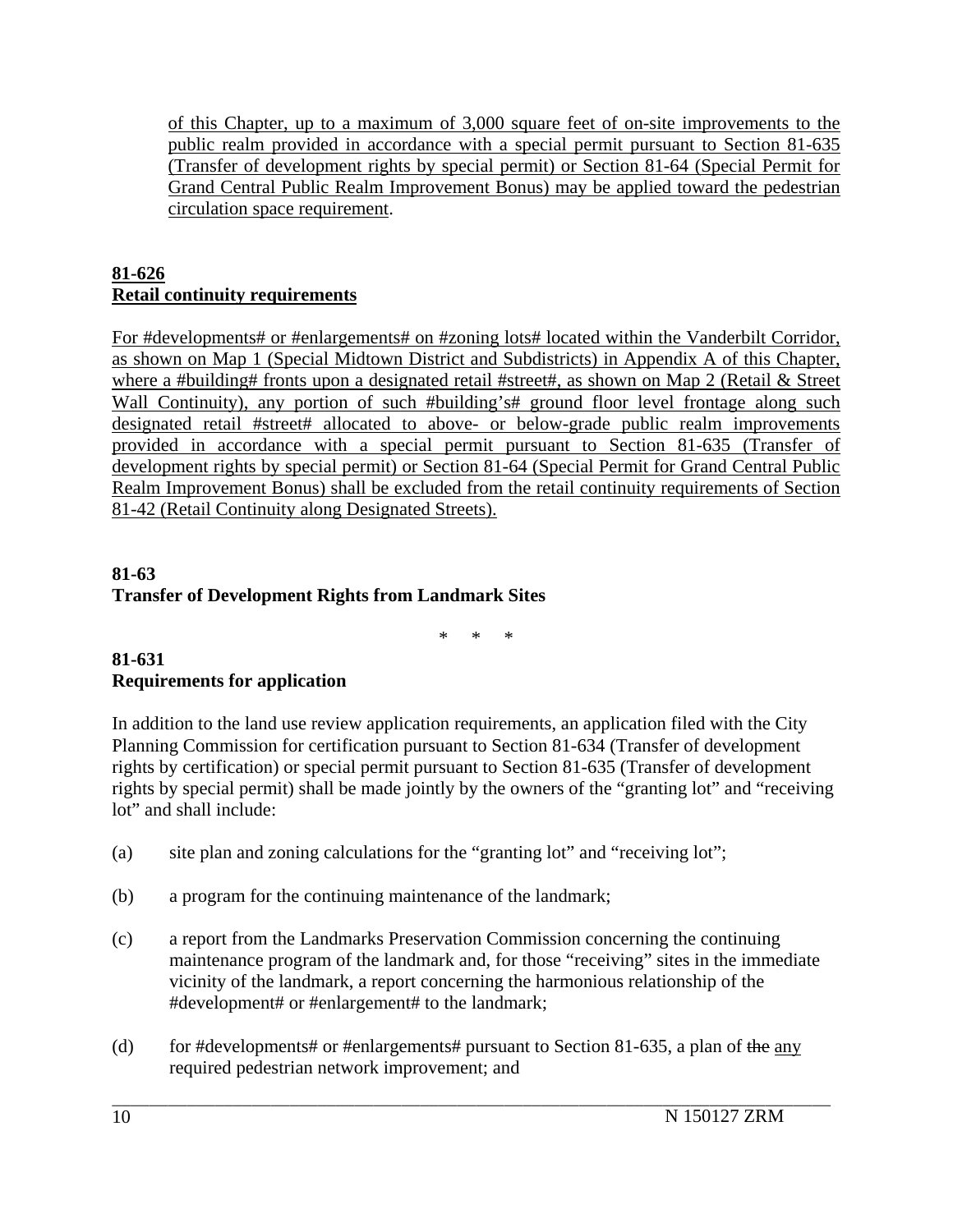(e) any such other information as may be required by the Commission.

\* \* \*

# **81-635 Transfer of development rights by special permit**

Within the portion of the Subdistrict bounded by East 41st Street, East 48th Street, Lexington and Madison Avenues (the Grand Central Subdistrict Core, as shown on Map 1 (Special Midtown District and Subdistricts) in Appendix A of this Chapter, the City Planning Commission may permit the transfer of development rights from a "granting lot" to a "receiving lot", and, in conjunction with such transfer, the Commission may permit modifications to #bulk# regulations, mandatory plan elements, and provisions regarding #zoning lots# divided by district boundaries, as set forth in paragraph (a) of this Section, provided that the Commission determines that the #development# or #enlargement# complies with the conditions of paragraph (b), the findings of paragraph (c) and the additional requirements of paragraph (d) of this Section.

- (a) The Commission may permit:
	- $(a)(1)$  a transfer of development rights from a "granting lot" to a "receiving lot" provided that:
		- (i) for #zoning lots# located within the Vanderbilt Corridor, as shown on Map 1 in Appendix A of this Chapter, the resultant #floor area ratio# on the "receiving lot" does not exceed 30.0; and
		- (ii) for #zoning lots# outside the Vanderbilt Corridor, the resultant #floor area ratio# on the "receiving lot" does not exceed 21.6;
	- (b)(2) modifications of the provisions of Sections 77-02 (Zoning Lots Not Existing Prior to Effective Date or Amendment of Resolution), 77-21 (General Provisions), 77- 22 (Floor Area Ratio) and 77-25 (Density Requirements) for any #zoning lot#, whether or not it existed on December 15, 1961, or any applicable subsequent amendment thereto, #floor area#, #dwelling units# or #rooming units# permitted by the district regulations which allow a greater #floor area ratio# may be located within a district that allows a lesser #floor area ratio#:
	- $(e)(3)$  the modification of #bulk# regulations except #floor area ratio# and height and setback regulations; however, in the case of an #enlargement# to an existing #building# utilizing the transfer of development rights from a designated landmark, the Commission may modify modifications of the provisions of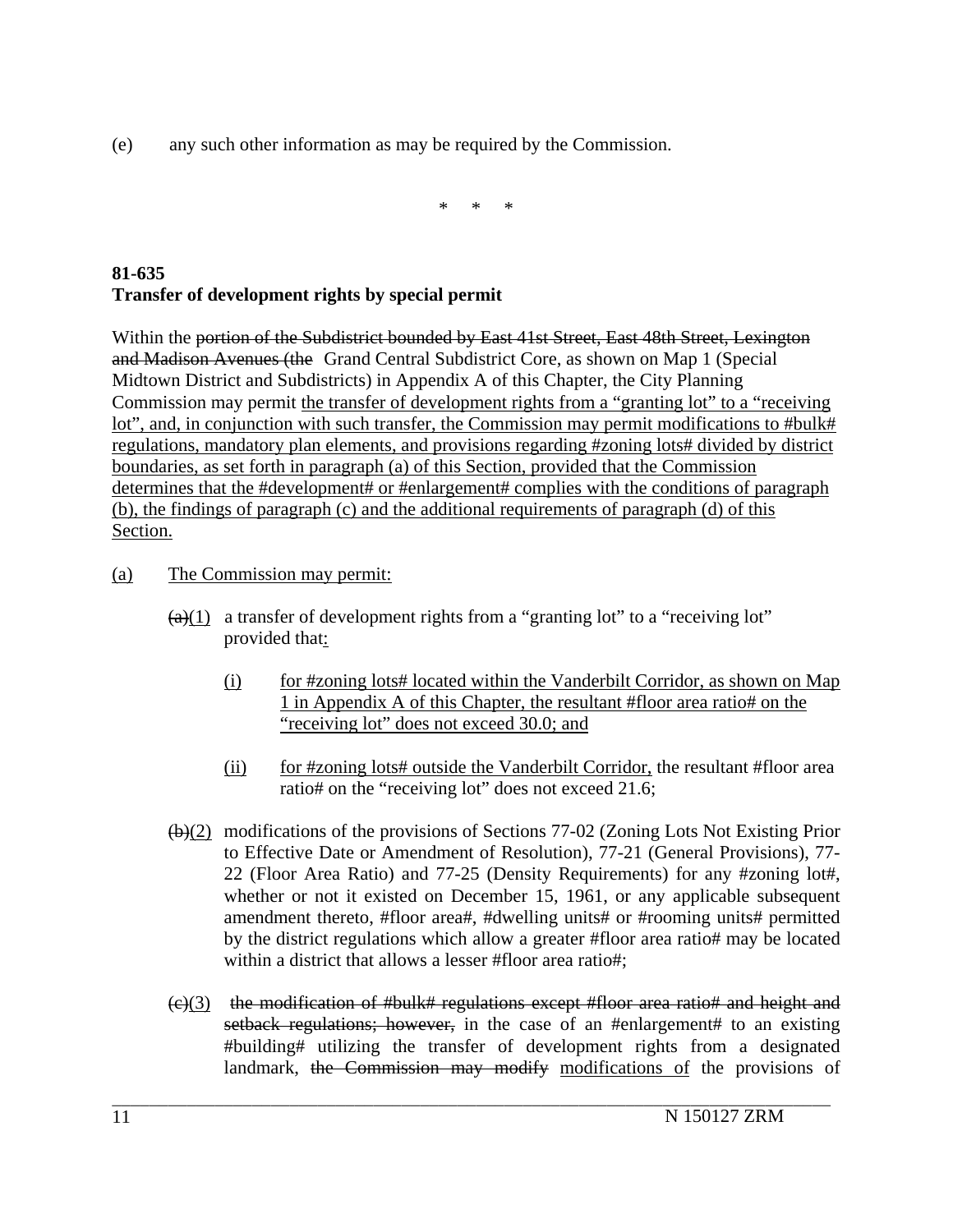Sections 81-621 (Special street wall requirements), 81-622 (Special height and setback requirements), 81-623 (Building lobby entrance requirements), 81-624 (Curb cut restrictions and loading berth requirements), 81-625 (Pedestrian circulation space requirements), and Sections 81-25 (General Provisions Relating to Height and Setback of Buildings), 81-26 (Height and Setback Regulations-Daylight Compensation) and 81-27 (Alternate Height and Setback Regulations-Daylight Evaluation) in order to accommodate existing structures and conditions; and

- $(d)(4)$  notwithstanding the provisions of paragraph (c) of this Section, for #zoning lots# of more than 40,000 square feet of #lot area# that occupy an entire #block#, modifications of #bulk# regulations, except #floor area ratio# regulations.; and
- (5) for #zoning lots# located within the Vanderbilt Corridor, modifications, whether singly or in any combination, to:
	- (i) the #street wall# regulations of Sections 81-43 (Street Wall Continuity Along Designated Streets), or 81-621 (Special street wall requirements), inclusive;
	- (ii) the height and setback regulations of Sections 81-26 (Height and Setback Regulations-Daylight Compensation), inclusive, 81-27 (Alternative Height and Setback Regulations-Daylight Evaluation), inclusive, or 81-622 (Special height and setback requirements); or
	- (iii) the mandatory district plan elements of Sections 81-42 (Retail Continuity along Designated Streets), 81-44 (Curb Cut Restrictions), 81-45 (Pedestrian Circulation Space), 81-46 (Off-street Relocation or Renovation of a Subway Stair), 81-47 (Major Building Entrances), 81-48 (Off-street Improvement of Access to Rail Mass Transit Facility), 81-623 (Building lobby entrance requirements), 81-624 (Curb cut restrictions and loading berth requirements), 81-625 (Pedestrian circulation space requirements) or 37-50 (REQUIREMENTS FOR PEDESTRIAN CIRCULATION SPACE), inclusive, except that no modifications to the required amount of pedestrian circulation space set forth in Section 37-51 shall be permitted.
- (b) Conditions

For #developments# or #enlargements# on #zoning lots# located outside of the Vanderbilt Corridor, the following shall apply. As a condition for granting a special permit pursuant to this Section, the design of the #development# or #enlargement# shall include a major improvement of the above- or below-grade, surface and/or subsurface pedestrian or mass transit circulation network in the Subdistrict (as shown on Map 4 in Appendix A of this Chapter). However, in the case of #developments# or #enlargements#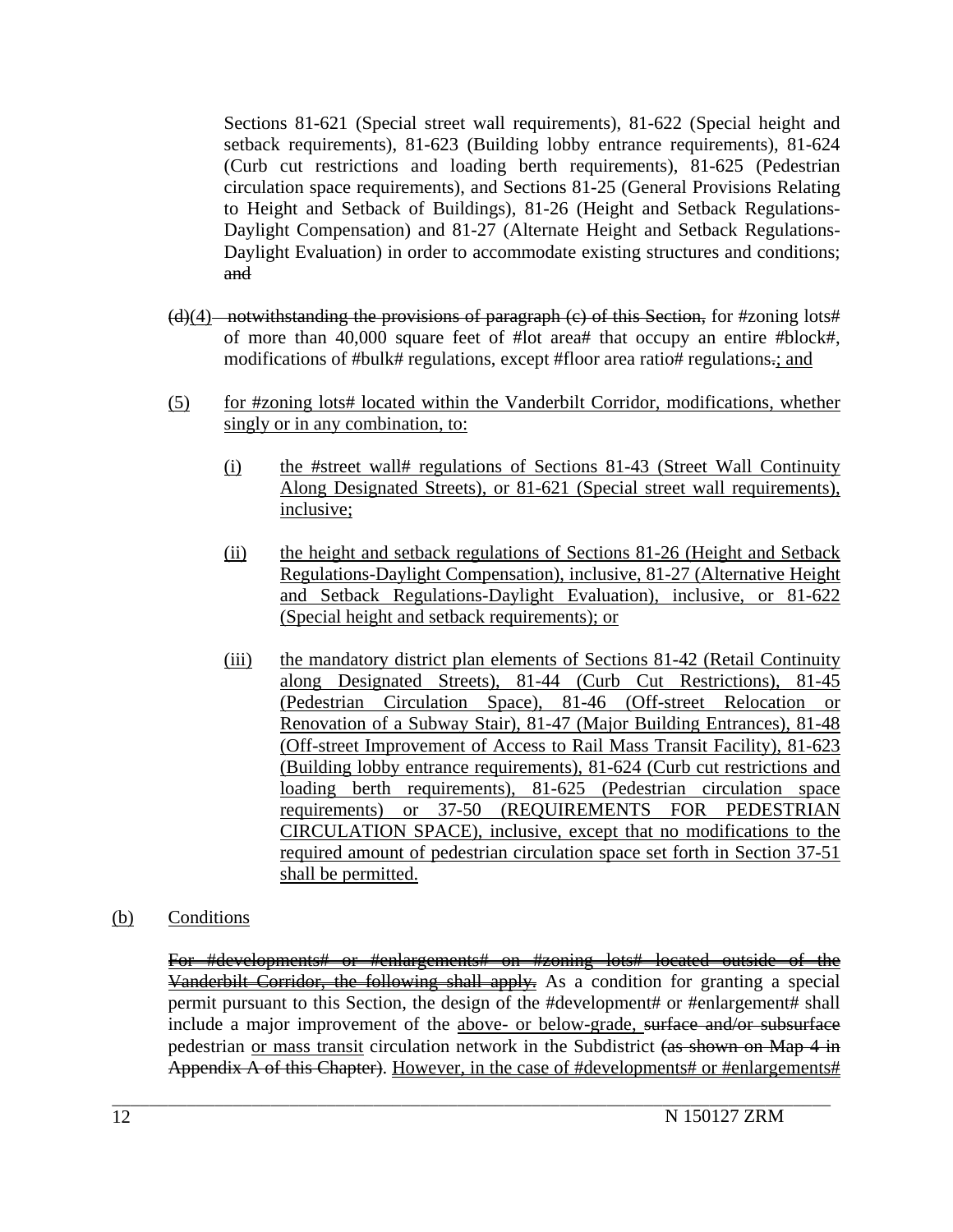on #zoning lots# located within the Vanderbilt Corridor, this condition may be waived by the Commission, where appropriate, or may be deemed to have been met by utilization of the provisions of Section 81-64 (Special Permit for Grand Central Public Realm Improvement Bonus). The improvement shall increase the general accessibility and security of the network, reduce points of pedestrian congestion and improve the general network environment through connections into planned expansions of the network. The improvement may include, but is not limited to, widening, straightening or expansion of the existing pedestrian network, reconfiguration of circulation routes to provide more direct pedestrian connections between the #development# or #enlargement# and Grand Central Terminal, and provision for direct daylight access, retail in new and existing passages, and improvements to air quality, lighting, finishes and signage.

The special permit application to the Commission shall include information and justification sufficient to provide the Commission with a basis for evaluating the benefits to the general public from the proposed improvement. As part of the special permit application, the applicant shall submit schematic or concept plans of the proposed improvement to the Department of City Planning, as well as evidence of such submission to the Metropolitan Transportation Authority (MTA) and any other entities that retain control and responsibility for the area of the proposed improvement. Prior to ULURP certification of the special permit application, the MTA and any other entities that retain control and responsibility for the area of the proposed improvement shall each provide a letter to the Commission containing a conceptual approval of the improvement including a statement of any considerations regarding the construction and operation of the improvement.

(c) Findings

In order to grant a A special permit for the transfer of development rights to a "receiving lot" the Commission shall find that shall be subject to the following findings:

 $(1)$  that a program for the continuing maintenance of the landmark has been established;

- (2) for any proposed improvement required pursuant to this Section:
	- (i) that the improvement to the above- or below-grade surface and subsurface pedestrian or mass transit circulation network provided by the #development# or #enlargement# increases public accessibility to and from Grand Central Terminal, pursuant to the following requirements:
	- $\overrightarrow{(i)}$ (ii) that the streetscape, the site design and the location of #building# entrances contribute to the overall improvement of pedestrian circulation within the Subdistrict and minimize congestion on surrounding #streets#,; and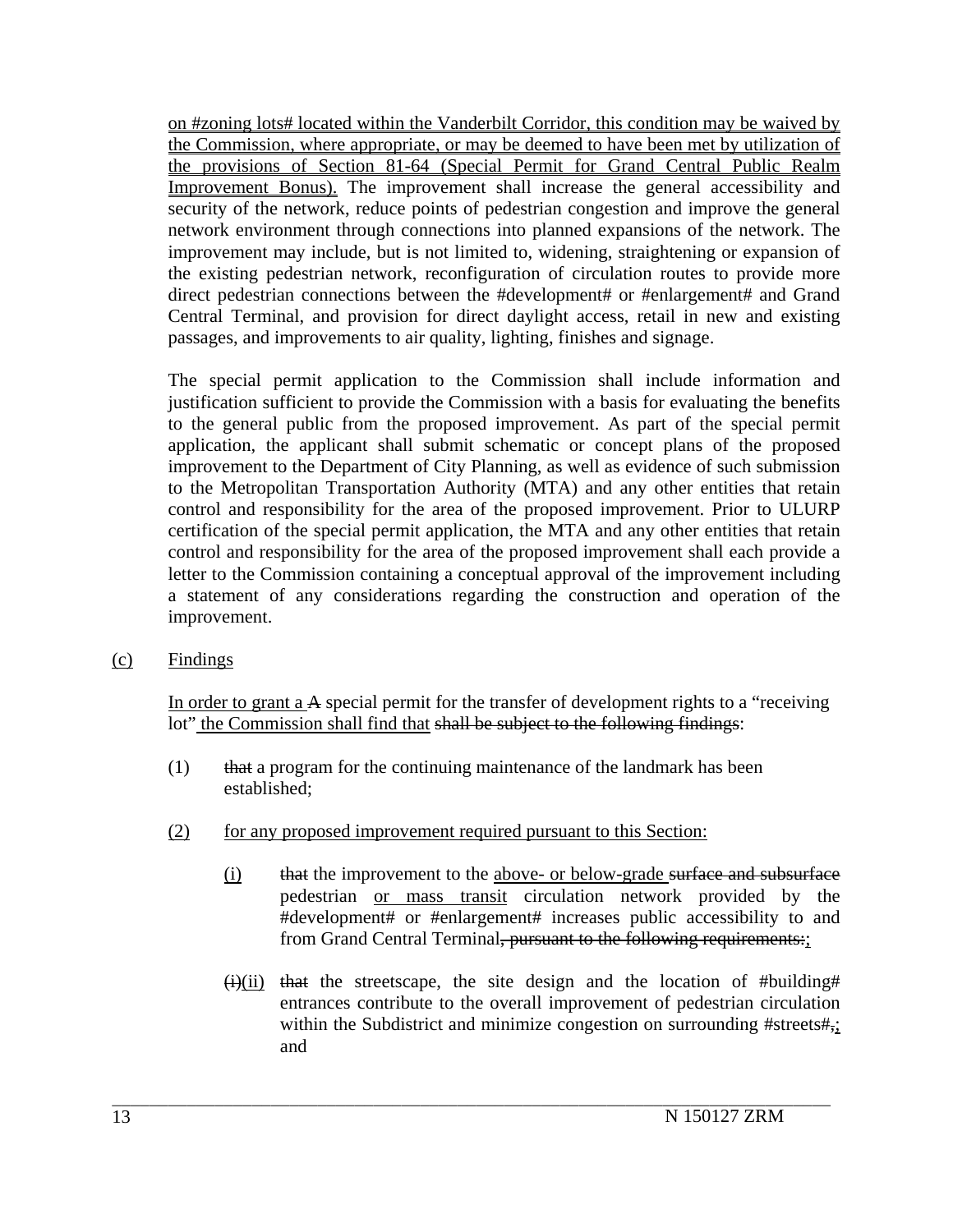- (iii) a program is established to identify solutions to problems relating to vehicular and pedestrian circulation problems and the pedestrian environment within the Subdistrict;
- (3) where appropriate, for #developments# or #enlargements# on #zoning lots# located within the Vanderbilt Corridor, the design of the #development# or #enlargement# includes provisions for public amenities including, but not limited to, publicly accessible open spaces, and subsurface pedestrian passageways leading to subway or rail mass transit facilities;
- (4) for #developments# or #enlargements# with a proposed #floor area ratio# in excess of 21.6 on #zoning lots# located within the Vanderbilt Corridor, the #building# has met the ground floor level, building design, and sustainable design measures and, for #zoning lots# not located on two #wide streets#, the site characteristic considerations set forth in the applicable conditions and findings of Section 81-641 (Additional floor area for the provision of public realm improvements);
- (5) where the modification of #bulk# regulations is proposed:
	- $(i)$  that the any proposed modification of #bulk# regulations, regulations governing #zoning lots# divided by district boundaries or the permitted transfer of #floor area# will not unduly increase the #bulk# of any #development# or #enlargement# on the "receiving lot," density of population or intensity of #use# on any #block# to the detriment of the occupants of #buildings# on the #block# or the surrounding area;
	- $(ii)(iii)$  that, for #enlargements# to existing #buildings#, the any proposed modifications of height and setback requirements and the requirements of Section 81-62 are necessary because of the inherent constraints or conditions of the existing #building#, that the modifications are limited to the minimum needed, and that the proposal for modifications of height and setback requirements demonstrates to the satisfaction of the Commission that an integrated design is not feasible for the proposed #enlargement# which accommodates the transfer of development rights due to the conditions imposed by the existing #building# or configuration of the site; and
	- (iii)  $\overrightarrow{(iv)}$  that, for #developments# or #enlargements# on #zoning lots# of more than 40,000 square feet of #lot area# that occupy an entire #block#, any proposed modifications of #bulk# regulations are necessary because of inherent site constraints and that the modifications are limited to the minimum needed...; or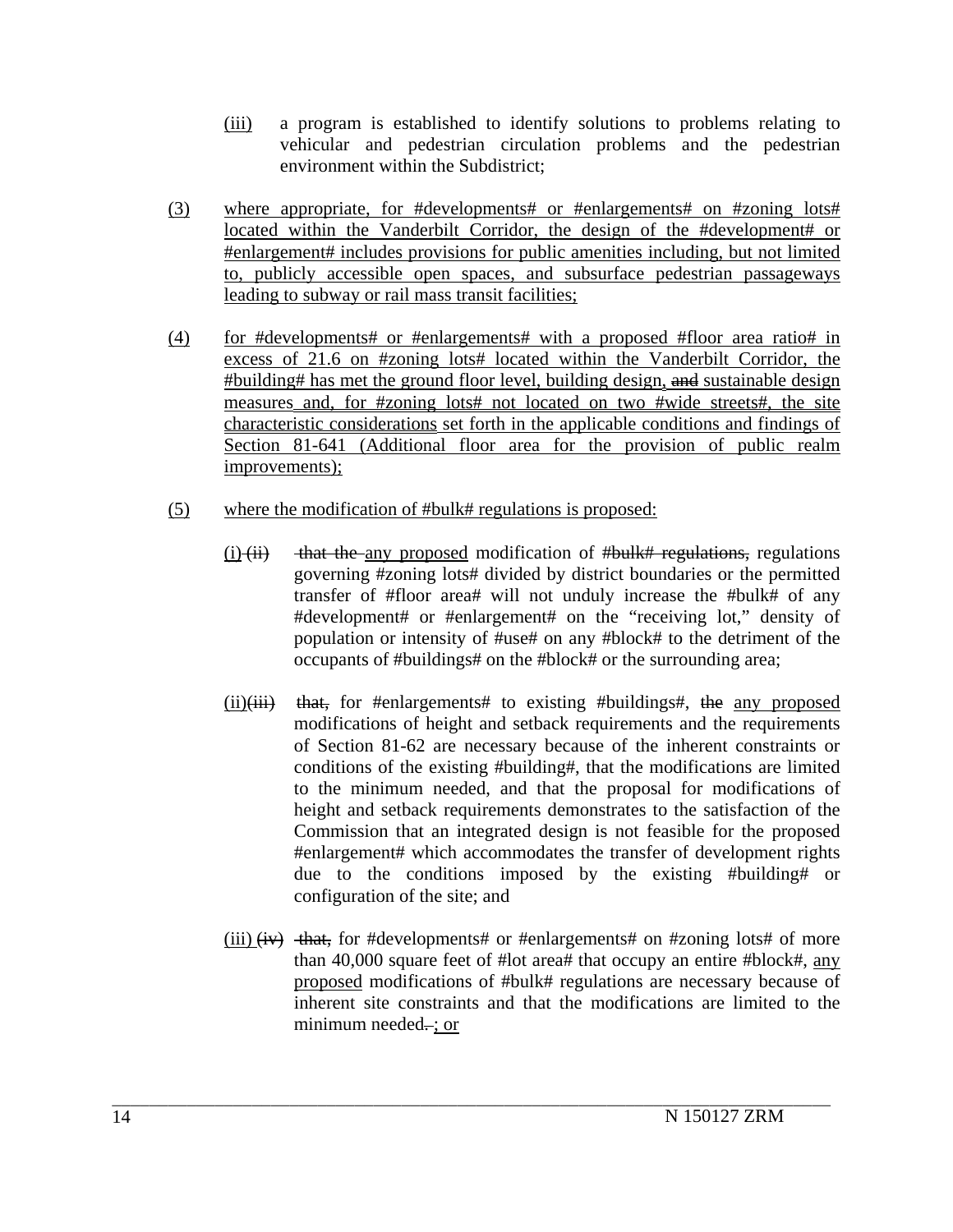(6) for #developments# or #enlargements# on #zoning lots# located within the Vanderbilt Corridor, any proposed modifications meet the applicable application requirements and findings set forth in Section 81-642 (Permitted modifications in conjunction with additional floor area).

The Commission may prescribe appropriate conditions and safeguards to minimize adverse effects on the character of the surrounding area.

### (d) Additional requirements

Prior to the grant of a special permit, the applicant shall obtain approvals of plans from the MTA and any other entities that retain control and responsibility for the area of the proposed improvement, and, if appropriate, the applicant shall sign a legally enforceable instrument running with the land, setting forth the obligations of the owner and developer, their successors and assigns, to construct and maintain the improvement and shall establish a construction schedule, a program for maintenance and a schedule of hours of public operation and shall provide a performance bond for completion of the improvement.

The written declaration of restrictions and any instrument creating an easement on privately owned property shall be recorded against such private property in the Office of the Register of the City of New York (County of New York) and a certified copy of the instrument shall be submitted to the City Planning Commission.

No temporary certification of occupancy for any #floor area# of the #development# or #enlargement# on a "receiving lot" shall be granted by the Department of Buildings until all required improvements have been substantially completed as determined by the Chairperson of the City Planning Commission and the area is usable by the public. Prior to the issuance of a permanent certificate of occupancy for the #development# or #enlargement#, all improvements shall be 100 percent complete in accordance with the approved plans and such completion shall have been certified by letter from the Metropolitan Transportation Authority.

The Commission may prescribe appropriate conditions and safeguards to minimize adverse effects on the character of the surrounding area.

### **81-64 Special Permit for Grand Central Public Realm Improvement Bonus**

In order to facilitate the development of exceptional and sustainable #buildings# within the Vanderbilt Corridor as well as improvements to the pedestrian and mass transit circulation network in the vicinity of Grand Central Terminal, for #developments# and #enlargements# on #zoning lots# located within the Vanderbilt Corridor, as shown on Map 1 (Special Midtown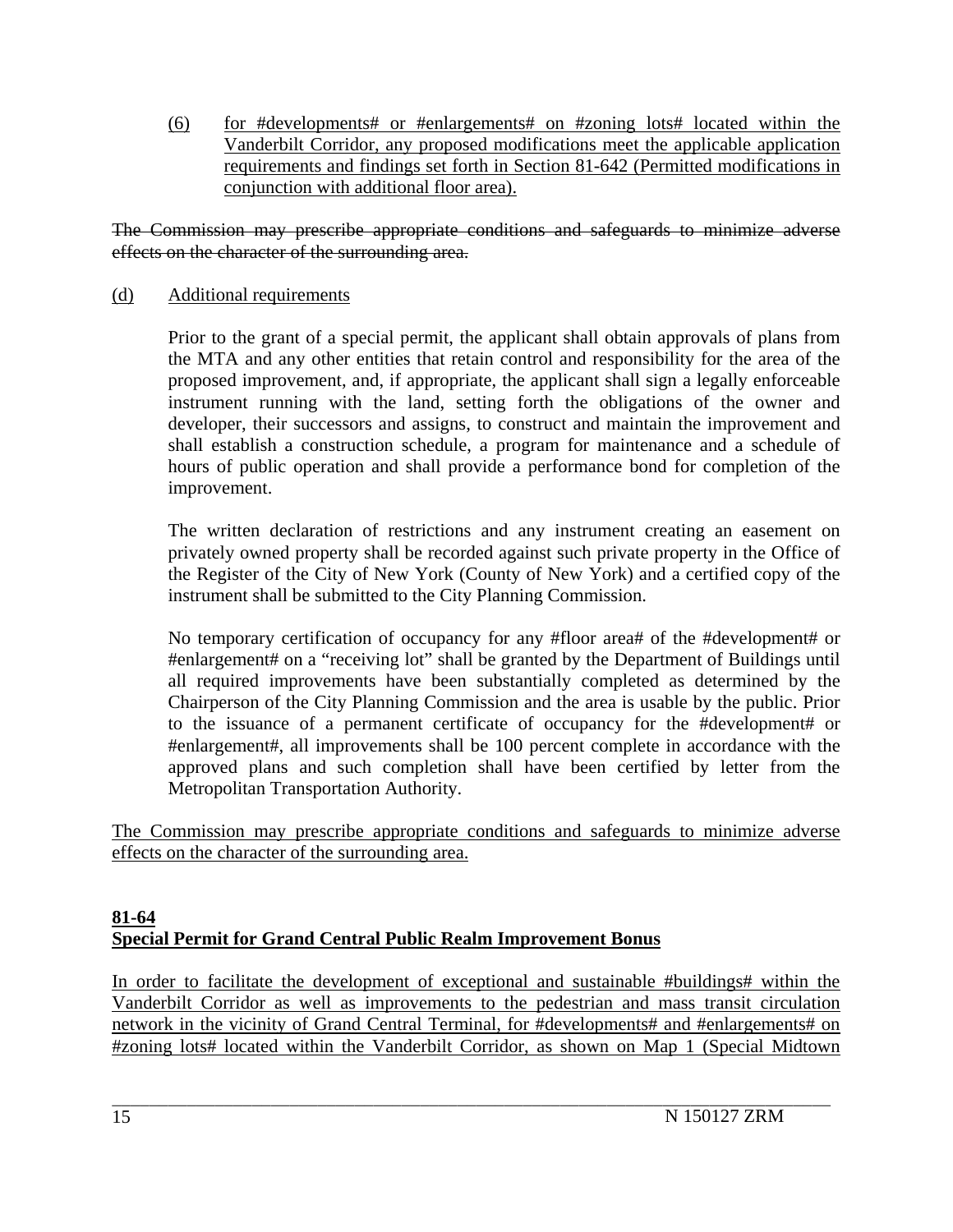District and Subdistricts) in Appendix A of this Chapter, the City Planning Commission may permit:

- (a) additional #floor area# for the provision of on-site or off-site, above- or below-grade improvements to the pedestrian or mass transit circulation network in the Grand Central Subdistrict, in accordance with the provisions of Section 81-641 (Additional floor area for the provision of public realm improvements); and
- (b) in conjunction with additional #floor area# granted pursuant to Section 81-641, modifications to #street wall# regulations, height and setback regulations, and mandatory district plan elements, provided such modifications are in accordance with the provisions of Section 81-642 (Permitted modifications in conjunction with additional floor area).

# **81-641 Additional floor area for the provision of public realm improvements**

For #developments# and #enlargements# on #zoning lots# located within the Vanderbilt Corridor, as shown on Map 1 (Special Midtown District and Subdistricts) in Appendix A of this Chapter, the City Planning Commission may allow by special permit #floor area# in excess of the basic maximum #floor area ratio# established in the table in Section 81-211 (Maximum floor area ratio for non-residential or mixed buildings), up to the maximum #floor area# set forth in the table, in accordance with the provisions of this Section.

All applications for a special permit for additional #floor area# pursuant to this Section shall include on-site or off-site, above- or below-grade improvements to the pedestrian or mass transit circulation network, or a combination thereof, in the Grand Central Subdistrict. In addition, requirements pertaining to the ground floor level, building design, and sustainable design measures are set forth in this Section in order to ensure that any #development# or #enlargement# receiving additional #floor area# constitutes an exceptional addition to the #Special Midtown District#.

In order for the City Planning Commission to approve a special permit application for additional #floor area#, the Commission shall determine that such #development# or #enlargement# complies with the conditions and application requirements of paragraph (a), the findings of paragraph (b) and the additional requirements of paragraph (c) of this Section.

(a) Conditions and application requirements

All applications for a special permit for additional #floor area# pursuant to this Section shall include the following:

(1) Above- or below-grade improvements to the pedestrian or mass transit circulation network.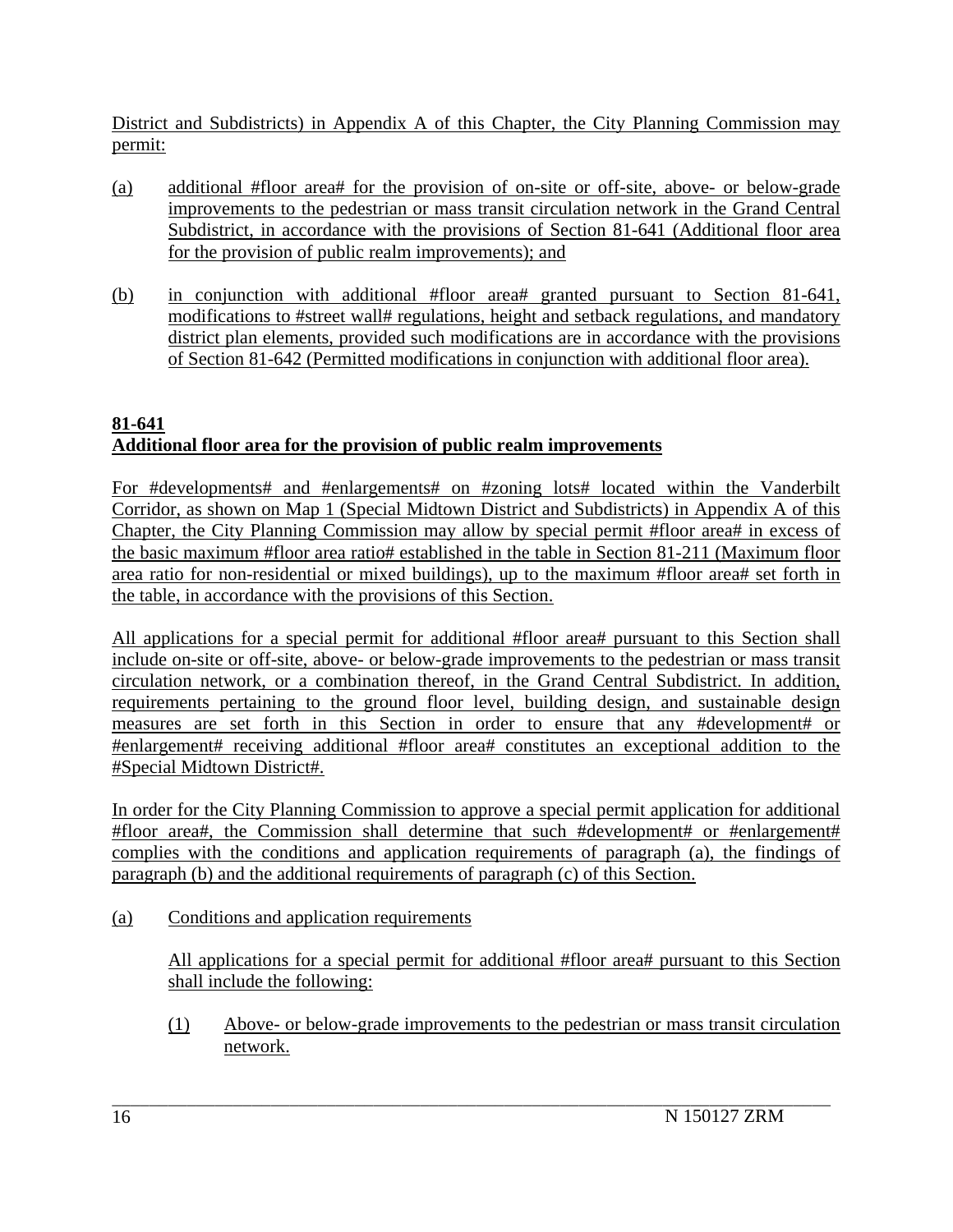In order to ensure that the proposed #development# or #enlargement# contributes to the improvement of pedestrian and mass transit circulation in the Grand Central Subdistrict, especially in the vicinity of Grand Central Terminal, any #development# or #enlargement# proposed under the provisions of this Section shall include above- or below-grade public realm improvements.

(i) Where a #development# or #enlargement# proposes the inclusion of above-grade public realm improvements, such improvements may consist of on-site or off-site improvements to the pedestrian circulation network, or a combination thereof.

On-site, above-grade public realm improvements shall consist of open or enclosed publicly accessible spaces, of ample size, provided for public use and enjoyment. Such publicly accessible spaces shall include amenities characteristic of #public plazas# or public atriums, as applicable, and include amenities for the comfort and convenience of the public.

Off-site, above-grade public realm improvements shall consist of major improvements to the public right-of-way that support pedestrian circulation in the areas surrounding Grand Central Terminal. Where the area of such improvements is to be established as a pedestrian plaza, such improvements shall be characteristic of best practices in plaza design, as set forth by the Department of Transportation. Where the area of such improvements is along a #street# accommodating both vehicular and pedestrian access, such improvements shall be characteristic of current best practices in #street# design, as set forth by the Department of Transportation, and include improvements to the right-of-way such as pedestrian amenities or streetscape, sidewalk, crosswalk and median enhancements.

(ii) Where a #development# or #enlargement# proposes the inclusion of below-grade public realm improvements, such improvements shall consist of on-site or off-site enhancements to the below-grade pedestrian and mass transit circulation network. Such improvements shall be characteristic of current best practice in mass-transit network design, and shall include improvements such as on-site or off-site widening, straightening, expanding or otherwise enhancing the existing below-grade pedestrian circulation network, additional vertical circulation, reconfiguring circulation routes to provide more direct pedestrian connections to subway or rail mass transit facilities, or providing daylight access, retail #uses#, or enhancements to noise abatement, air quality, lighting, finishes or rider orientation in new or existing passageways.

Applications shall include information and justification sufficient to provide the Commission with the basis for evaluating the benefits to the general public;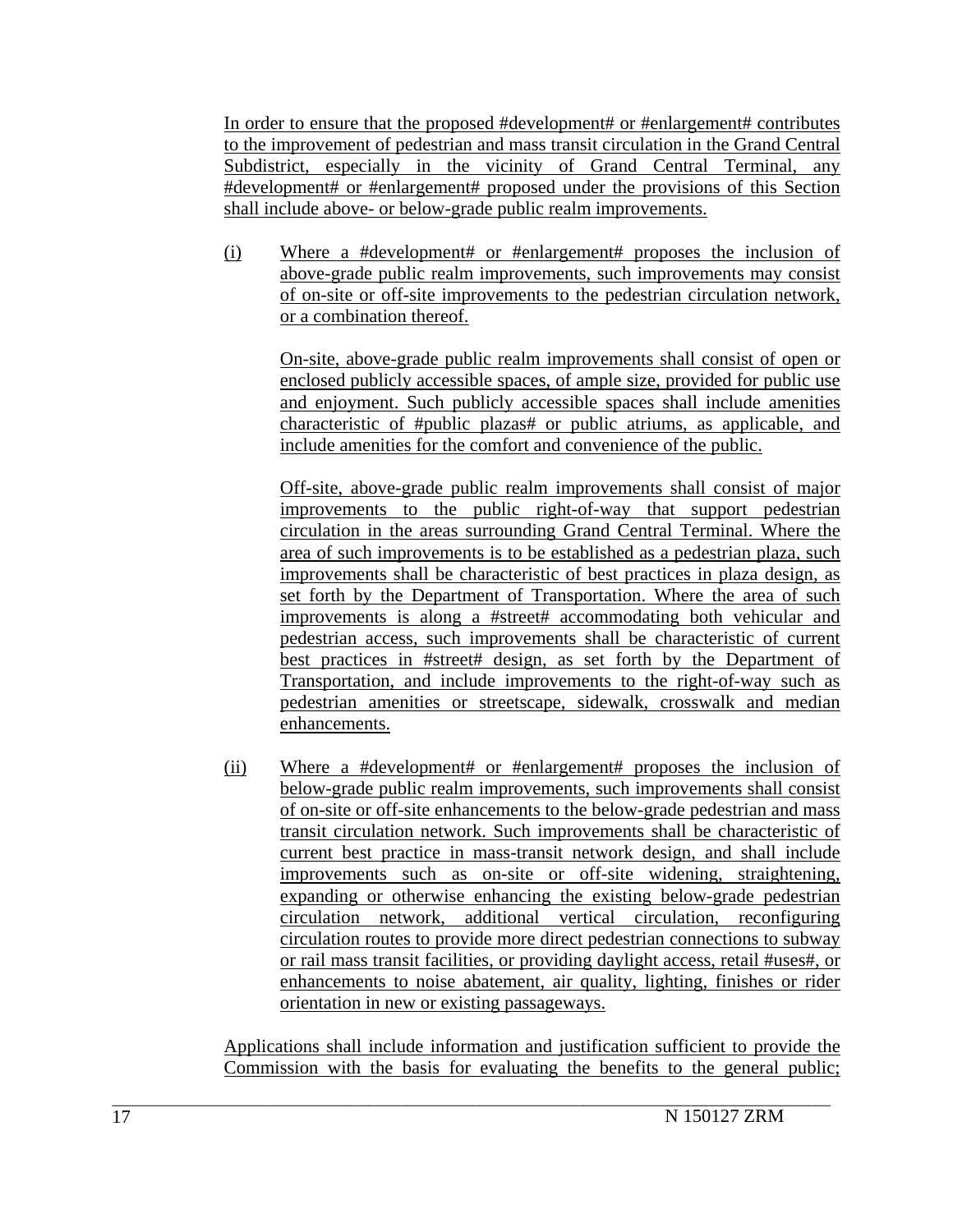determining the appropriate amount of bonus #floor area# to grant; and determining whether the applicable findings set forth in paragraph (b) of this Section have been met. Such application materials shall also include initial plans for the maintenance of the proposed improvements.

Where the Metropolitan Transportation Authority or any other City or State agency has control and responsibility for the area of a proposed improvement, the applicant shall submit concept plans for the proposed improvement to such agency and the Commission. At the time of certification of the application, any such agency with control and responsibility for the area of the proposed improvement shall each provide a letter to the Commission containing a conceptual approval of the improvement, including a statement of any considerations regarding the construction and operation of the improvement.

(2) Ground floor level

In order to ensure that the proposed #development# or #enlargement# contributes to the improvement of the pedestrian circulation network in the Grand Central Subdistrict, especially in the vicinity of Grand Central Terminal, any #development# or #enlargement# proposed under the provisions of this Section shall provide enhancements to the ground floor level of the #building#, including, but not limited to, sidewalk widenings, streetscape amenities or enhancements to required pedestrian circulation spaces.

Where a #development# or #enlargement# includes #street# frontage along Madison Avenue or a #narrow street# between East 43rd Street and East 47th Street, sidewalk widenings shall be provided as follows:

- (i) where a #development# or #enlargement# is on a #zoning lot# which occupies the entire #block# frontage along Madison Avenue, a sidewalk widening shall be provided along Madison Avenue, to the extent necessary, so that a minimum sidewalk width of 20 feet is achieved, including portions within and beyond the #zoning lot#. However, no sidewalk widening need exceed 10 feet, as measured perpendicular to the #street line#;
- (ii) where a #development# or #enlargement# is on a #zoning lot# that does not occupy the entire #block# frontage along Madison Avenue, a sidewalk widening shall be provided along Madison Avenue where all existing #buildings# on the #block# frontage have provided such a widening. Such required widening shall match the amount of widened sidewalk provided on adjacent #zoning lots#, provided that no sidewalk widening need exceed 10 feet, as measured perpendicular to the #street line#; or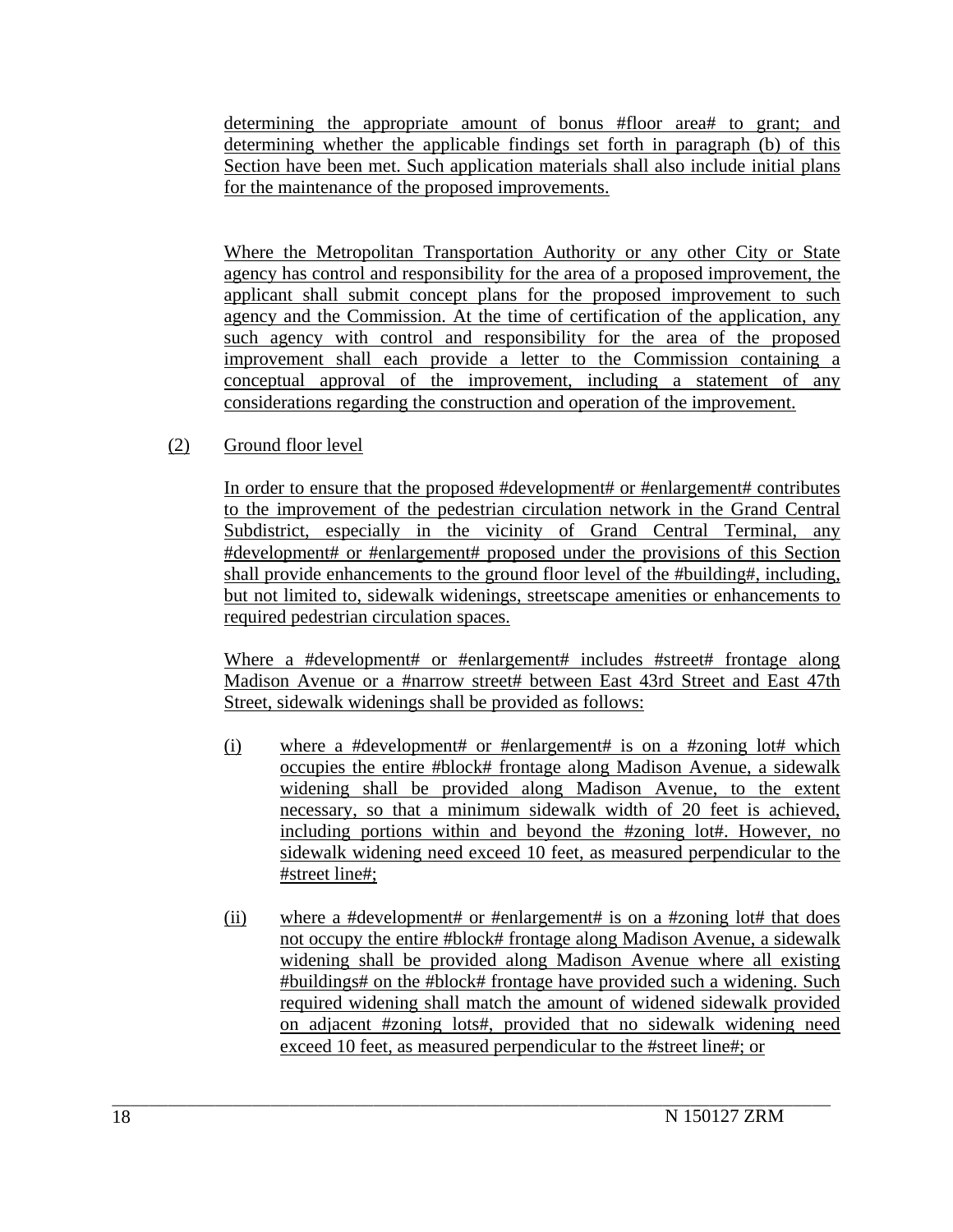(iii) where a #development# or #enlargement# with frontage on a #narrow street# between East 43rd Street and East 47th Street is on a #zoning lot# with a #lot width# of 100 feet or more, as measured along the #narrow street line#, a sidewalk widening shall be provided along such #narrow street#, to the extent necessary, so that a minimum sidewalk width of 15 feet is achieved, including portions within and beyond the #zoning lot#. However, no sidewalk widening need exceed 10 feet, as measured perpendicular to the #street line#.

Applications shall contain a ground floor level site plan, and other supporting documents of sufficient scope and detail to enable the Commission to determine the type of proposed #uses# on the ground floor level, the location of proposed #building# entrances, the size and location of proposed circulation spaces, the manner in which such spaces will connect to the overall pedestrian circulation network and the above- or below-grade public realm improvements required pursuant to this Section and any other details necessary for the Commission to determine whether the applicable findings set forth in paragraph (b) of this Section have been met.

### (3) Building design

In order to ensure that the proposed #development# or #enlargement# contributes to its immediate surroundings, with particular emphasis on Grand Central Terminal, any #development# or #enlargement# proposed under the provisions of this Section shall demonstrate particular attention to the building design, including, but not limited to, the proposed #uses#, massing, articulation and relationship to #buildings# in close proximity and within the Midtown Manhattan skyline.

Applications shall contain materials of sufficient scope and detail to enable the Commission to determine the proposed #uses# within the #building#, as well as the proposed #building bulk# and architectural design of the #building#, and to evaluate the proposed #building# in the context of adjacent #buildings# and the Midtown Manhattan skyline. Such materials shall include a description of the proposed #uses# within the #building#; measured elevation drawings, axonometric views, and perspective views showing such proposed #building# within the Midtown Manhattan skyline; and any other materials necessary for the Commission to determine whether the applicable findings set forth in paragraph (b) of this Section have been met.

For those "receiving lots" that are contiguous to a lot occupied by Grand Central Terminal or a lot that is across a #street# and opposite the lot occupied by Grand Central Terminal, or, in the case of a #corner lot#, one that fronts on the same #street# intersection as the lot occupied by Grand Central Terminal, applications shall contain a report from the Landmarks Preservation Commission concerning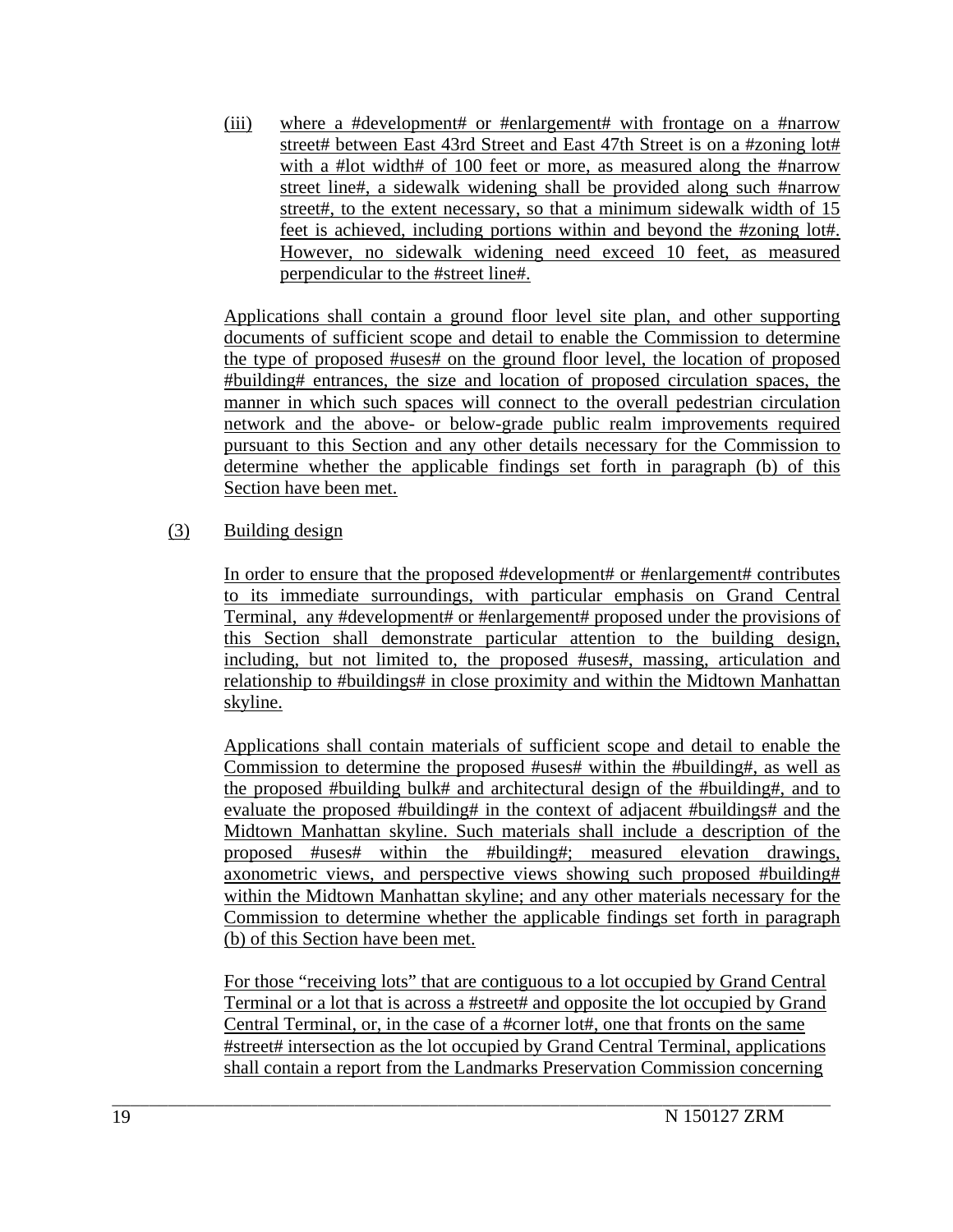the harmonious relationship of the #development# or #enlargement# to Grand Central Terminal.

(4) Sustainable design measures

In order to foster the development of sustainable #buildings# in the Grand Central Subdistrict, any #development# or #enlargement# proposed under the provisions of this Section shall include sustainable design measures, including, but not limited to, enhancements to the energy performance, enhanced water efficiency, utilization of sustainable or locally sourced materials and attention to indoor environmental air quality of the #building#.

Applications shall contain materials of sufficient scope and detail to enable the Commission to determine whether the applicable findings in paragraph (b) of this Section have been met. In addition, any application shall include materials demonstrating the sustainable design measures of the #building#, including its anticipated energy performance, and the degree to which such performance exceeds either the New York City Energy Conservation Code (NYCECC) or the Building Performance Rating method of the applicable version and edition of American Society of Heating, Refrigerating and Air Conditioning Engineers, Inc., Standard 90.1 (ASHRAE 90.1), as referenced within the NYCECC.

(b) Findings

The Commission shall find that:

- (1) for a #development# or #enlargement# not located on two #wide streets#, the amount of additional #floor area# being granted is appropriate based on the extent to which any or all of the following physical factors are present in the #development# or #enlargement#:
	- (i) direct access to subway stations and other rail mass transit facilities;
	- $(ii)$  the size of the #zoning lot#;
	- (iii) the amount of wide #street# frontage; and
	- (iv) adjacency to the open area above Grand Central Terminal;

- $(2)$ ( $\leftrightarrow$  for above-grade improvements to the pedestrian circulation network that are located:
	- (i) on-site, the proposed improvements will, to the extent practicable, consist of a prominent space of generous proportions and quality design that is inviting to the public; improve pedestrian circulation and provide suitable amenities for the occupants; front upon a #street# or a pedestrian circulation space in close proximity to and within view of and accessible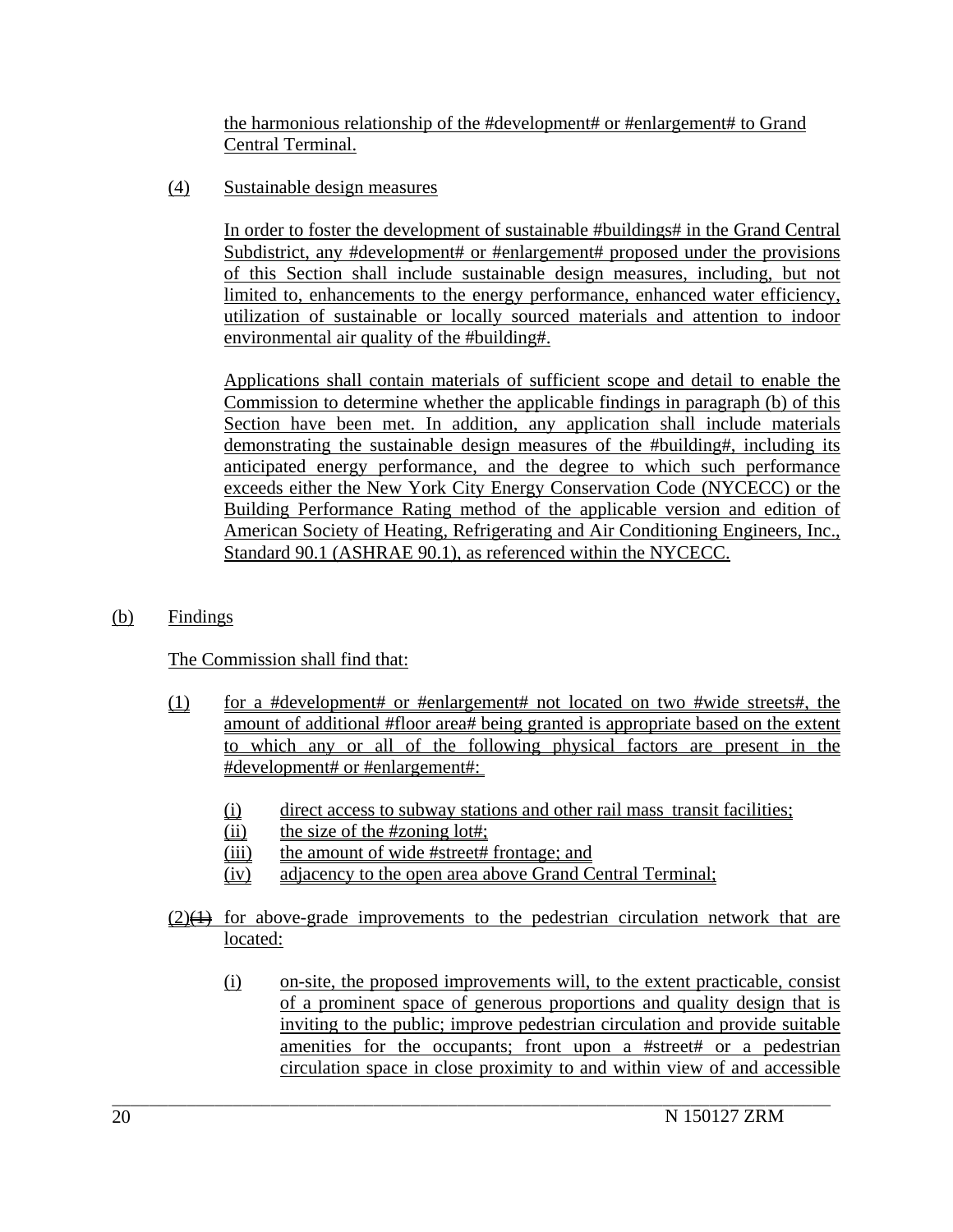from an adjoining sidewalk; provide or be surrounded by active #uses#; be surrounded by transparent materials; provide connections to pedestrian circulation spaces in the immediate vicinity; and be designed in a manner that combines the separate elements within such space into a cohesive and harmonious site plan, resulting in a high-quality public space; or

- (ii) off-site, the proposed improvements to the public right-of-way, to the extent practicable, will consist of significant street and sidewalk designs that improve pedestrian circulation in the surrounding area; provide comfortable places for walking and resting, opportunities for planting and improvements to pedestrian safety; and create a better overall user experience of the above-grade pedestrian circulation network that supports the Grand Central Subdistrict as a high-density business district. Where the area of such improvement is to be established into a pedestrian plaza that will undergo a public design and review process through the Department of Transportation subsequent to the approval of this special permit, the Commission may waive this finding;
- $(3)$ ( $\overrightarrow{2}$ ) for below-grade improvements to the pedestrian or mass transit circulation network, the proposed improvements will provide:
	- (i) significant and generous connections from the above-grade pedestrian circulation network and surrounding #streets# to the below-grade pedestrian circulation network;
	- (ii) major improvements to public accessibility in the below-grade pedestrian circulation network between and within subway stations and other rail mass transit facilities in and around Grand Central Terminal through the provision of new connections, or the addition to or reconfiguration of existing connections; or
	- (iii) significant enhancements to the environment of subway stations and other rail mass transit facilities including daylight access, noise abatement, air quality improvement, lighting, finishes, way-finding or rider orientation, where practicable;
- $\frac{4}{3}$  the public benefit derived from the proposed above- or below-grade improvements to the pedestrian or mass transit circulation network merits the amount of additional #floor area# being granted to the proposed #development# or #enlargement# pursuant to this special permit;

 $\mathcal{L}_\text{max}$ 

 $(5)$ (4) the design of the ground floor level of the #building#:

(i) contributes to a lively streetscape through a combination of retail #uses# that enliven the pedestrian experience, ample amounts of transparency and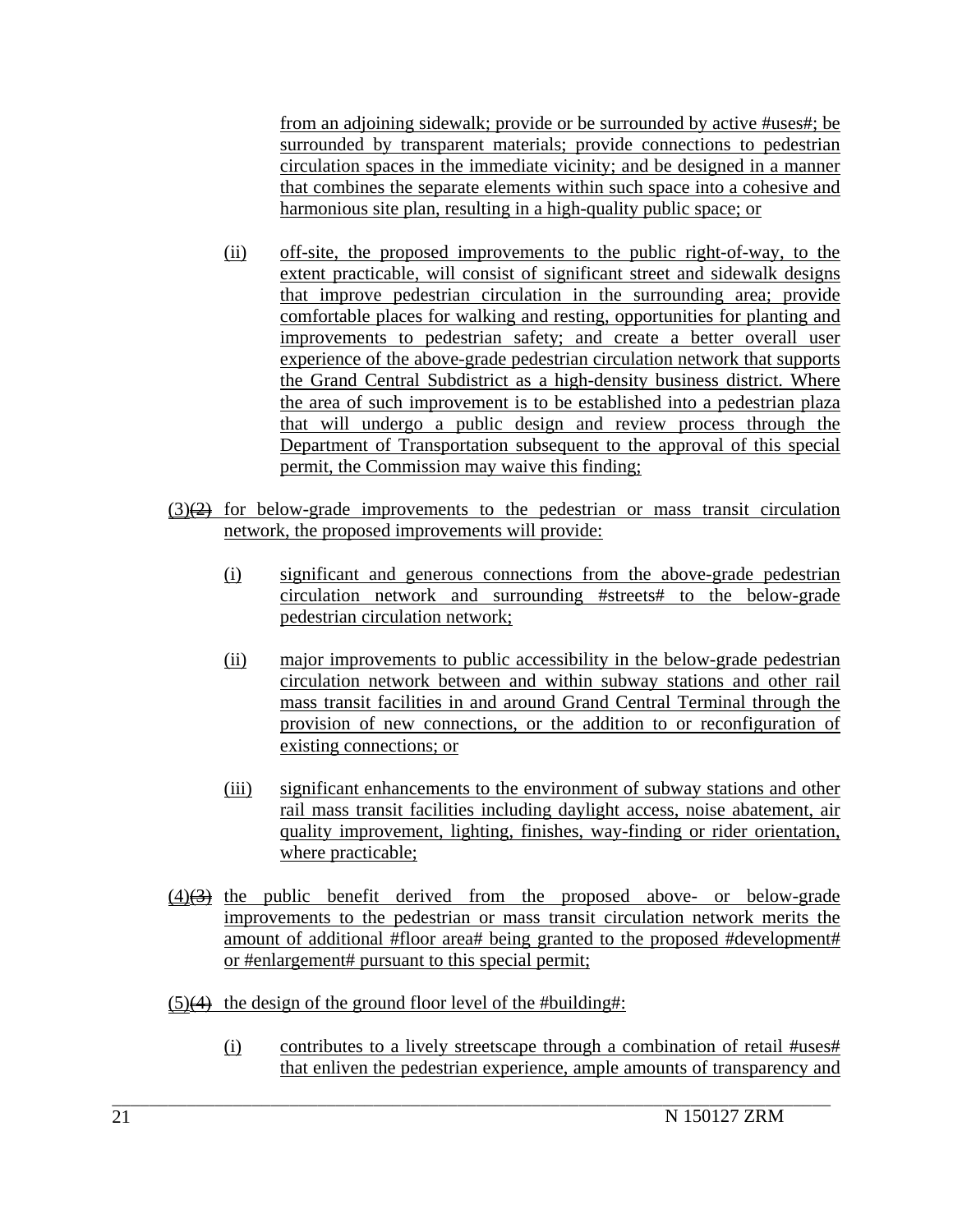pedestrian connections that facilitate fluid movement between the #building# and adjoining public spaces; and demonstrates consideration for the location of pedestrian circulation space, #building# entrances and the types of #uses# fronting upon the #street# or adjoining public spaces;

- (ii) will substantially improve the accessibility of the overall pedestrian circulation network, reduce points of pedestrian congestion and, where applicable, establish more direct and generous pedestrian connections to Grand Central Terminal; and
- (iii) will be well-integrated with on-site, above or below-grade improvements required by this Section, where applicable and practicable;

 $(6)$ (5) the design of the proposed #building#:

- (i) ensures light and air to the surrounding #streets# and public spaces through the use of setbacks, recesses and other forms of articulation, and the tower top produces a distinctive addition to the Midtown Manhattan skyline which is well-integrated with the remainder of the #building#;
- (ii) demonstrates an integrated and well-designed facade, taking into account factors such as #street wall# articulation and fenestration, that creates a prominent and distinctive #building# which complements the character of the surrounding area, especially Grand Central Terminal; and
- (iii) involves a program that includes an intensity and mix of #uses# that are harmonious with the type of #uses# in the surrounding area;
- $(7)$ ( $\leftrightarrow$ ) the proposed #development# or #enlargement# comprehensively integrates sustainable measures into the #building# and site design that:
	- (i) meet or exceed best practices in sustainable design; and
	- (ii) will substantially reduce energy usage for the #building#, as compared to comparable #buildings#; and
- $(8) \rightarrow$  in addition:
	- (i) the increase in #floor area# being proposed in the #development# or #enlargement# will not unduly increase the #bulk#, density of population or intensity of #uses# to the detriment of the surrounding area; and
	- (ii) all of the separate elements within the proposed #development# or #enlargement#, including above- or below-grade improvements, the ground floor level, #building# design, and sustainable design measures,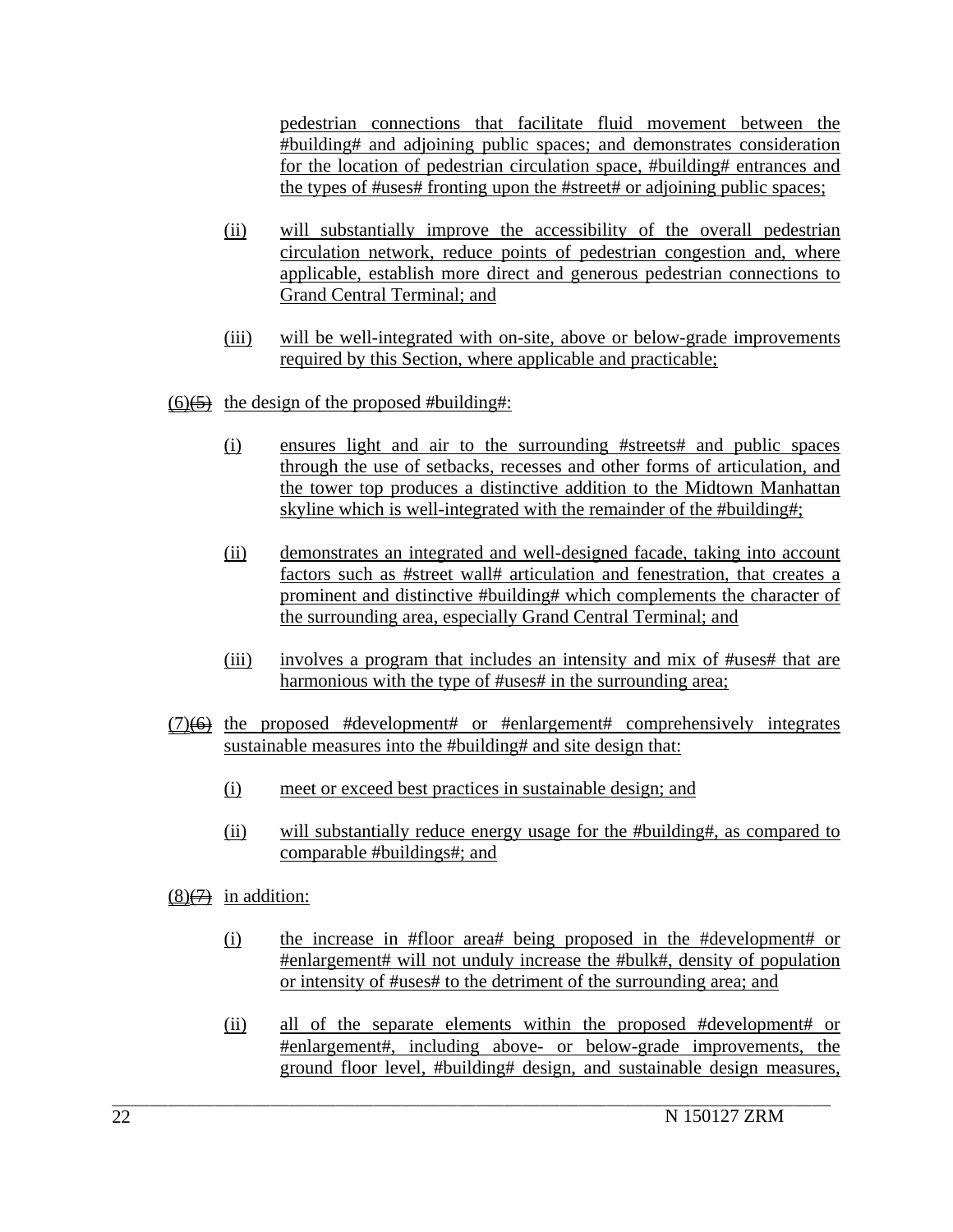are well–integrated and will advance the applicable goals of the #Special Midtown District# described in Section 81-00 (GENERAL PURPOSES).

### (c) Additional requirements

Prior to the grant of a special permit pursuant to this Section, and to the extent required by the Metropolitan Transportation Authority (MTA) or any other City or State agencies with control and responsibility for the area in which a proposed improvement is to be located, the applicant shall execute an agreement, setting forth the obligations of the owner, its successors and assigns, to establish a process for design development and a preliminary construction schedule for the proposed improvement; construct the proposed improvement; where applicable, establish a program for maintenance; and, where applicable, establish a schedule of hours of public access for the proposed improvement. Where the MTA, or any other City or State agencies with control and responsibility for the area of a proposed improvement, deems necessary, such executed agreement shall set forth obligations of the applicant to provide a performance bond or other security for completion of the improvement in a form acceptable to the MTA or any other such agencies.

Where the proposed #development# or #enlargement# proposes an off-site improvement located in an area to be acquired by a City or State agency, the applicant may propose a phasing plan to sequence the construction of such off-site improvement. To determine if such phasing plan is reasonable, the Commission may consult with the City or State agency that intends to acquire the area of the proposed improvement.

Prior to obtaining a foundation permit or building permit from the Department of Buildings, a written declaration of restrictions, in a form acceptable to the Chairperson of the City Planning Commission, setting forth the obligations of the owner to construct, and, where applicable, maintain and provide public access to public improvements provided pursuant to this Section, shall be recorded against such property in the Office of the Register of the City of New York (County of New York). Proof of recordation of the declaration of restrictions shall be submitted in a form acceptable to the Department of City Planning.

Except where a phasing plan is approved by the City Planning Commission, no temporary certificate of occupancy shall be granted by the Department of Buildings for the portion of the #building# utilizing bonus #floor area# granted pursuant to the provisions of Section 81-64 (Special Permit for Grand Central Public Realm Improvement Bonus) until the required improvements have been substantially completed, as determined by the Chairperson of the City Planning Commission, acting in consultation with the MTA, or any other City or State agencies with control and responsibility for the area where a proposed improvement is to be located, where applicable, and such improvements are usable by the public. Such portion of the #building# utilizing bonus #floor area# shall be designated by the Commission in drawings included in the declaration of restrictions filed pursuant to this paragraph.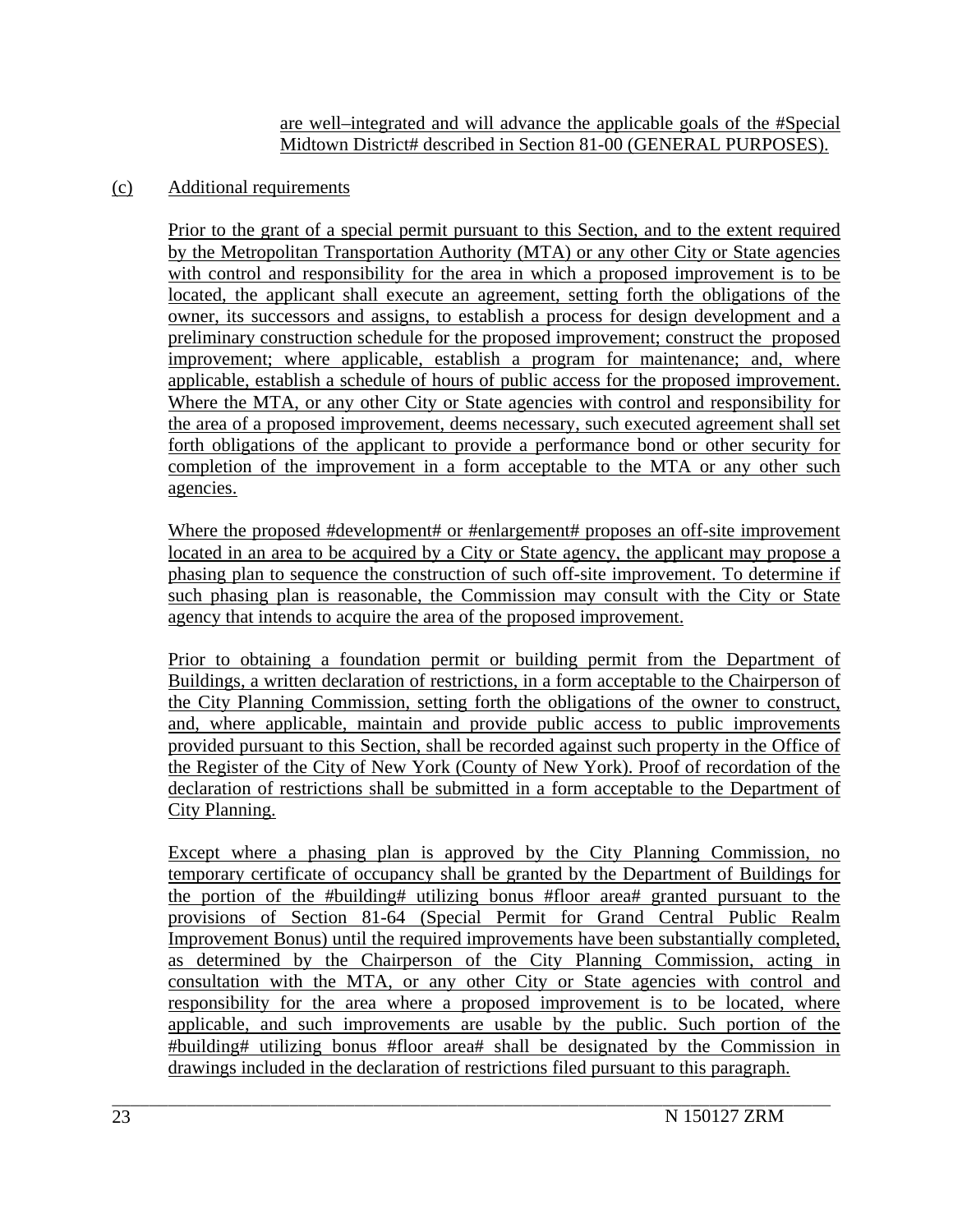No permanent certificate of occupancy shall be granted by the Department of Buildings for the portion of the #building# utilizing bonus #floor area# until all improvements have been completed in accordance with the approved plans, as determined by the Chairperson, acting in consultation with the MTA, or any other City or State agencies with control and responsibility for the area where a proposed improvement is to be located, where applicable.

The Commission may prescribe appropriate conditions and safeguards to minimize adverse effects on the character of the surrounding area.

# **81-642 Permitted modifications in conjunction with additional floor area**

In conjunction with the grant of a special permit pursuant to Section 81-641 (Additional floor area for the provision of public realm improvements), the City Planning Commission may permit modifications to #street walls#, height and setback regulations and mandatory plan elements, as set forth in paragraph (a) of this Section, provided that the Commission determines that the application requirements set forth in paragraph (b) and the findings set forth in paragraph (c) of this Section are met.

- (a) The Commission may modify the following, whether singly or in any combination:
	- (1) the #street wall# regulations of Sections 81-43 (Street Wall Continuity Along Designated Streets) or 81-621 (Special street wall requirements), inclusive;
	- (2) the height and setback regulations of Sections 81-26 (Height and Setback Regulations-Daylight Compensation), inclusive, 81-27 (Alternative Height and Setback Regulations-Daylight Evaluation), inclusive, or 81-622 (Special height and setback requirements); or
	- (3) the mandatory district plan elements of Sections 81-42 (Retail Continuity along Designated Streets), 81-44 (Curb Cut Restrictions), 81-45 (Pedestrian Circulation Space), 81-46 (Off-street Relocation or Renovation of a Subway Stair), 81-47 (Major Building Entrances), 81-48 (Off-street Improvement of Access to Rail Mass Transit Facility), 81-623 (Building lobby entrance requirements), 81-624 (Curb cut restrictions and loading berth requirements), 81-625 (Pedestrian circulation space requirements) or 37-50 (REQUIREMENTS FOR PEDESTRIAN CIRCULATION SPACE), inclusive, except that no modifications to the required amount of pedestrian circulation space set forth in Section 37-51 shall be permitted.
- (b) Application requirements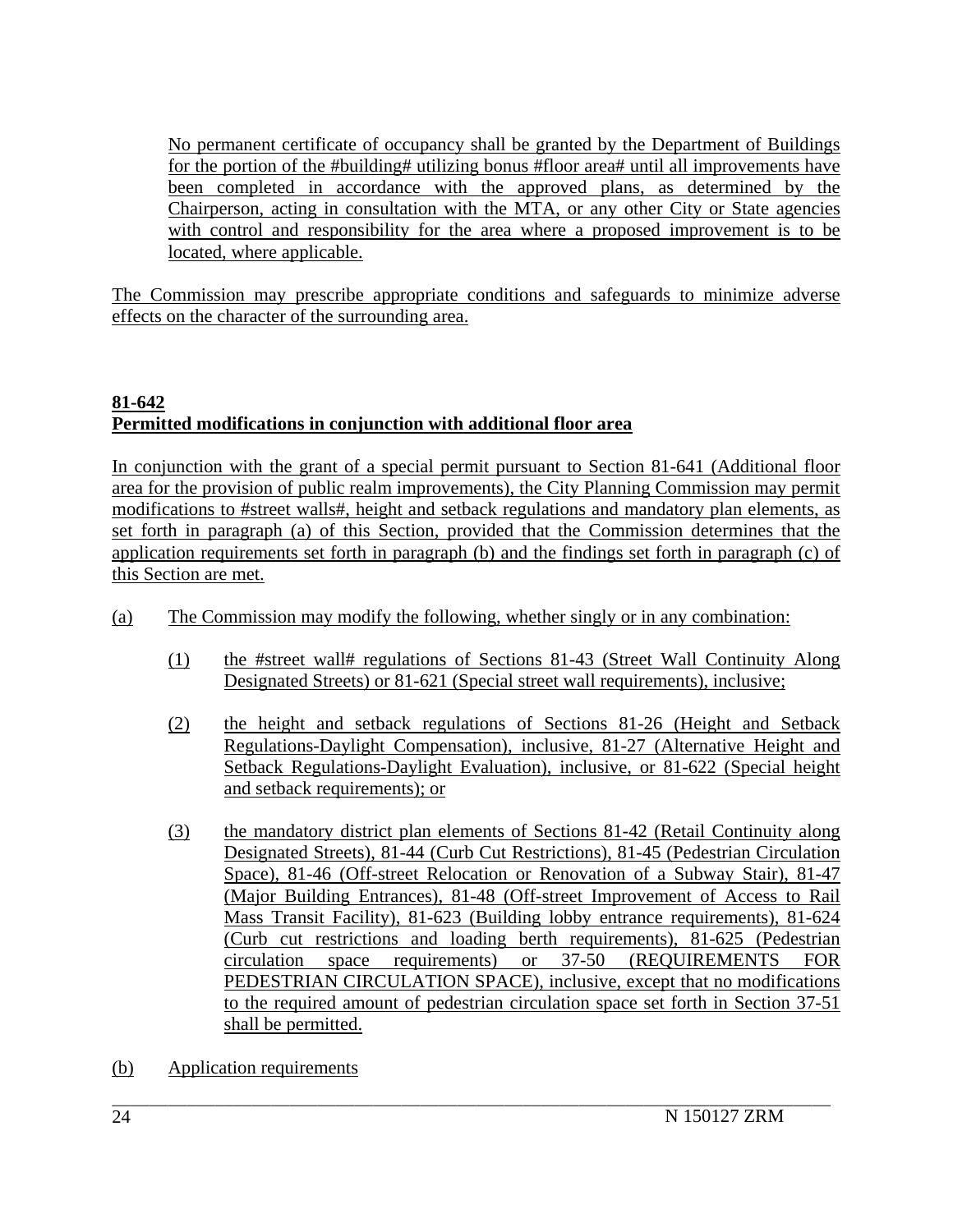Applications for a special permit for modifications pursuant to this Section shall contain materials, of sufficient scope and detail, to enable the Commission to determine the extent of the proposed modifications. In addition, where modifications to #street wall# or height and setback regulations are proposed, any application shall contain the following materials, at a minimum:

- (1) drawings, including but not limited to, plan views and axonometric views, that illustrate how the proposed #building# will not comply with the #street wall# regulations of Section 81-43 (Street Wall Continuity Along Designated Streets), or as such provisions are modified pursuant to Section 81-621 (Special street wall requirements), as applicable, and that illustrate how the proposed #building# will not comply with the height and setback regulations of Sections 81-26 (Height and Setback Regulations – Daylight Compensation) or 81-27 (Alternate Height and Setback Regulations – Daylight Evaluation), or as such provisions are modified pursuant to Section 81-622 (Special height and setback requirements), as applicable;
- (2) where applicable, formulas showing the degree to which such proposed #building# will not comply with the length and height rules of Section 81-26, or as such provisions are modified pursuant to Section 81-622; and
- (3) where applicable, #daylight evaluation charts# and the resulting daylight evaluation score showing the degree to which such proposed #building# will not comply with the provisions of Section 81-27 or as such provisions are modified pursuant to Section 81-622.
- (c) Findings

The Commission shall find that such proposed modifications:

- (1) to the mandatory district plan elements will result in a better site plan for the proposed #development# or #enlargement# that is harmonious with the mandatory district plan element strategy of the #Special Midtown District#, as set forth in Section 81-41 (General Provisions); and
- (2) to the #street wall# or height and setback regulations will result in an improved distribution of #bulk# on the #zoning lot# that is harmonious with the height and setback goals of the #Special Midtown District# set forth in Section 81-251 (Purpose of height and setback regulations).

The Commission may prescribe appropriate conditions and safeguards to minimize adverse effects on the character of the surrounding area.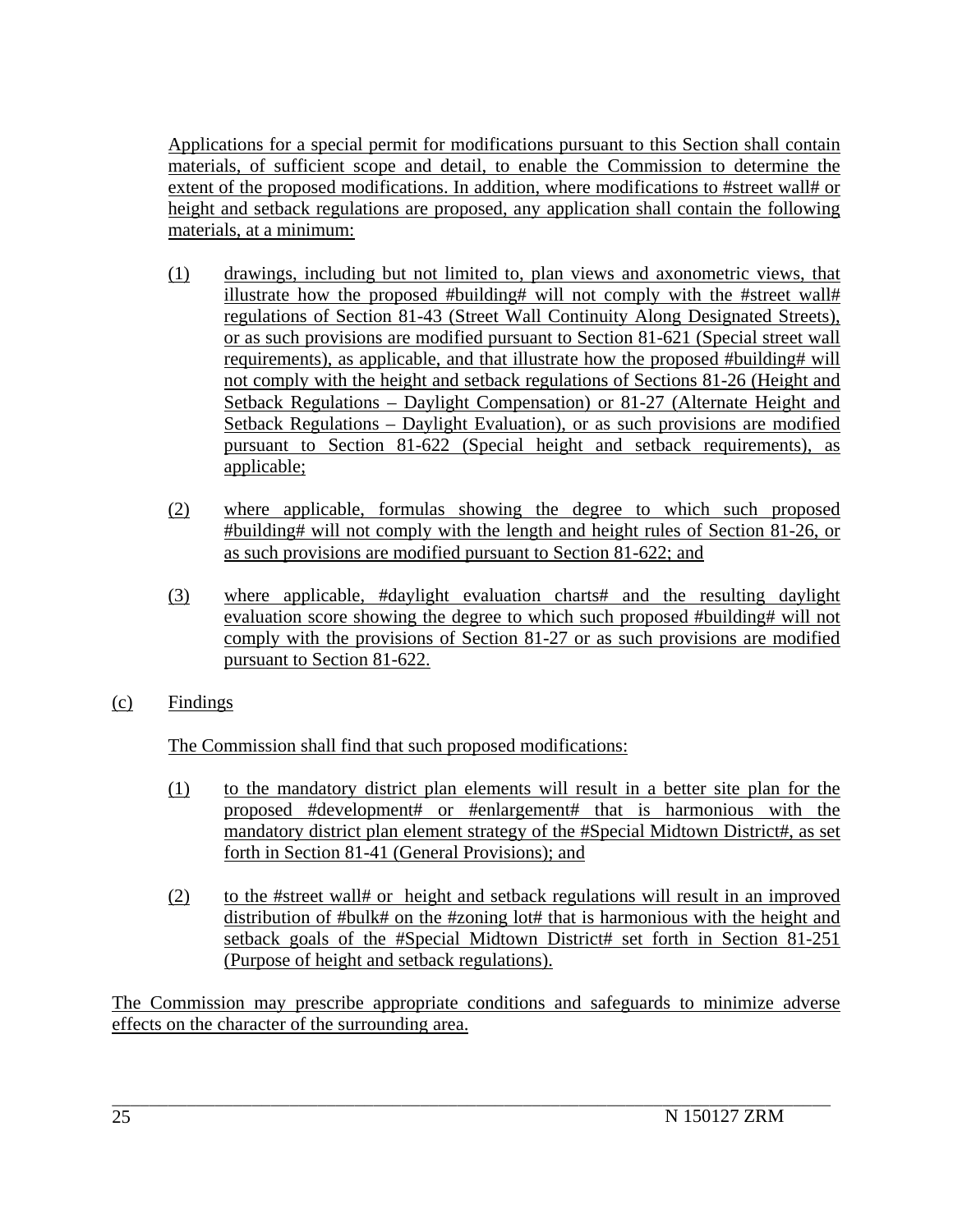## **81-65 Special Permit for Transient Hotels**

Within the Vanderbilt Corridor, as shown on Map 1 (Special Midtown District and Subdistricts) in Appendix A of this Chapter, the City Planning Commission may permit the #development# of a #building# containing a #transient hotel#, as listed in Use Group 5, or may permit the #conversion# or change of #use# within an existing #building# to a #transient hotel#, provided the Commission finds that the proposed #transient hotel# will:

- (a) be appropriate to the needs of businesses in the vicinity of Grand Central Terminal; and
- (b) provide on-site amenities and services that will support the area's role as an office district. Such business-oriented amenities and services shall be proportionate to the scale of the #transient hotel# being proposed, and shall include, but shall not be limited to, conference and meeting facilities, and telecommunication services.

The Commission may prescribe additional conditions and safeguards to minimize adverse effects on the character of the surrounding area.

\* \* \*

## **Appendix A Midtown District Plan Maps**

\* \* \*

 $\mathcal{L}_\text{max}$ 

Map 1. Special Midtown District and Subdistricts